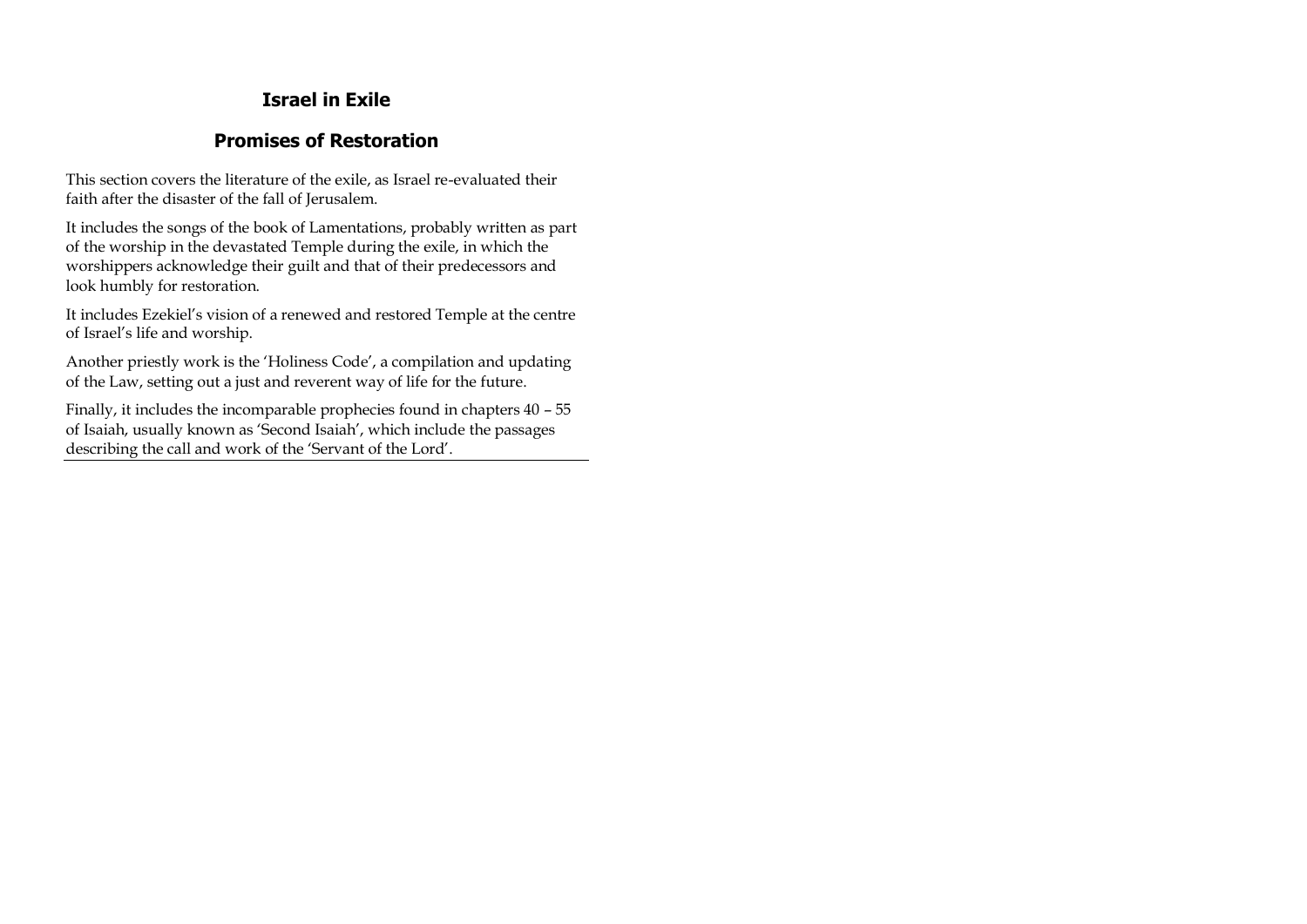## **Day 260. Lamentations 1 - 2**

## **Mourning for Jerusalem**

The Fall of Jerusalem was a dreadful experience for all who went through it. The siege lasted 11 months. By the end of it the people were reduced to starvation, some even eating their own children, and the city full of the stench of the dead and dying. When the Babylonians finally broke through, the king and his sons were killed, the leaders carried off, women and girls raped, the walls torn down, the Temple ruined, and its priests and prophets either killed or taken into exile.

For the people left behind as well as for those taken into exile, the blow was a devastating one. Josiah's reforms, in which worship outside Jerusalem had been suppressed, had made the city even more important. Jerusalem and its Temple were the dwelling place of God. The promises of his presence and protection were regularly recalled in worship (Psalm 46:1-7). But now the Lord had abandoned his people and his city. What was to be their response? Where were they to find God in all that had happened?

Lamentations consists of five poems composed perhaps 10 years after the fall of Jerusalem. They were probably used in the bi-annual commemorations of its destruction mentioned in Zechariah 7:3-5. Not only did they express the mood of the pilgrims in the ruins of what had once been the glorious Temple, but they provided a reflection on the meaning of what they see and helped to direct their hearts in response.

#### **Lamentations 1**

The opening verses give a vivid description of Jerusalem's reversal of fortune. The deserted city is described as a queen, now abandoned by friends and reduced to slavery (1:1-4). No one cares and no one is willing to help (1:12,17,19).

Description leads straight into explanation. Her downfall is the Lord's doing (1:5). It is his punishment for her sin (1:5,8,9). Some at least might have been tempted to abandon belief in God or to turn to the gods of Babylon, Bel and Marduk, who had just been victorious. But the authors of Lamentations find a different cause. The city which had enjoyed God's favour is now experiencing his wrath (1:12-15). The God who brought them

good is now bringing them evil because of their sins. What they are experiencing is their own guilt, which clings to them (1:9).

Like many of the psalms, the first poem ends with a prayer that God would repay the enemies who now gloat over them.

#### **Lamentations 2**

The second song opens with a vivid description of Jerusalem's destruction. The Day of the Lord has come but it has brought doom and destruction not to his enemies but to his own people (2:1,22). The Lord has not only withdrawn his protection (2:3) but actively encouraged the enemies of Jerusalem, so as to become her enemy himself (2:4,5). King, priests, law, prophets, palaces, walls and gates, all the familiar features of life in the city are gone. The elders who remain wear sackcloth, the ravished women are ashamed (2:10) and children go hungry (2:11-12).

All this took place because the people failed to take heed of the warning they were given. The priests and prophets deluded themselves in their confidence (2:14). The words God gave long before were ignored (2:17). It is he who has brought about Jerusalem's ruin now  $(2:7)$ .

The writer's emotions as he contemplates the situation are sorrow and torment (2:11). But even in the darkest of times there was hope. Confident that these very emotions are acceptable to God in worship (2:19), he calls on Jerusalem's people to turn their sorrow into a prayer. Unlike the first, this poem concludes with an appeal for mercy (2:20-22).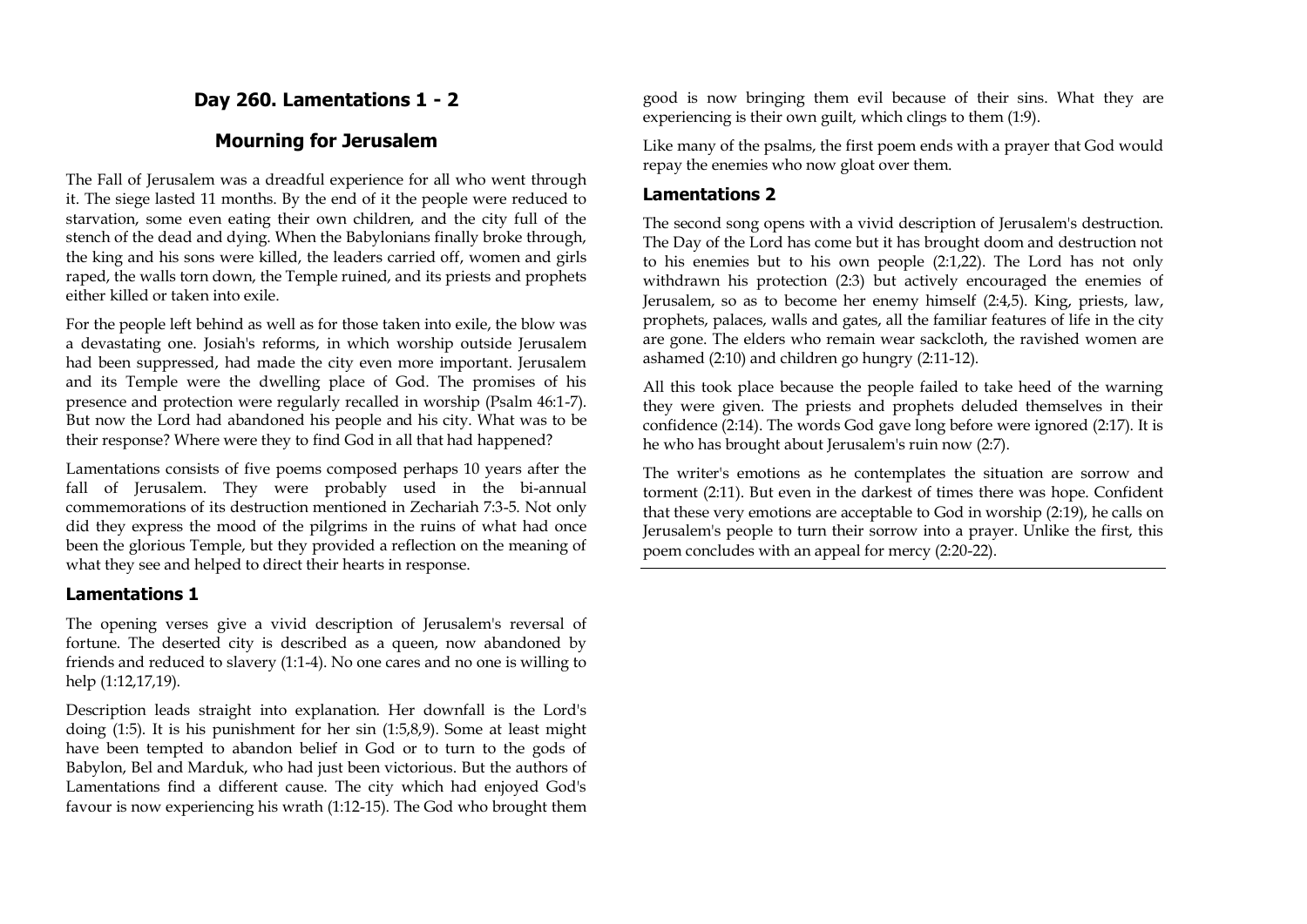## **Day 261. Lamentations 3 - 5**

## **Waiting for Mercy**

### **Lamentations 3**

Chapters 1, 2 and 4 are acrostic poems in which each of the 22 verses begins with a different letter of the Hebrew alphabet in order. This device helped the worshippers to repeat the songs by heart and also expressed a sense of completeness. In chapters 1 and 2 each section is made up of three couplets. Chapter 3 takes these formal features even further, expanding the three lines of each section to three verses, all three beginning with the same letter. The same elaborate formality is found in psalm 119, which has 22 sections of 8 verses, each verse beginning with the same letter. In both, the elaborate form is used to express very deep feelings.

The chapter begins by picturing God as an enemy. He had brought darkness on his people (3:2,6), imprisoned them (3:5,7-9), and injured them like an invading army (3:10-11,12,13,16). But he had also assaulted their inner feelings, torturing and wounding them (3:5,15,17,19-20) and bringing them to the brink of despair (3:18).

Yet it was by allowing themselves to entertain these feelings that Israel found hope springing to life again. In their grief, they remembered the mercy of God, his compassion and his faithfulness (3:21-23). They openly confessed, "The Lord is my portion," (3:24). The "portion" was the family land-holding, the source of life and hope for the future, their home and their inheritance.

In this time of despair, Israel resolved to wait patiently for the time of mercy to come (3:24,26). Through the song, they accepted that bad times and good times, joy and sorrow, reward and chastening, all come from the Lord (3:32,38,39). They did not need to plan or do anything to win his favour other than wait in hope and a penitent spirit.

Accordingly, verses 40-42 are a prayer of repentance, followed in verses 43- 54 by a further plea for mercy. In verses 55-58, prayer turns into the assurance of having been heard, and finally in the light of this confidence to a plea for judgement against the enemies who now persecute them (3:59 end).

### **Lamentations 4**

With its vivid descriptions of the conditions of the siege, this may be the earliest of the five poems. It emphasises the contrast between Jerusalem before the siege and her present condition, the change from riches to destitution (4:1,2,5,7-8). In particular the priests and prophets, the ministers of the holy place, had become defiled and unclean (4:13-16) and the experience of hardship and privation had turned compassion to heartlessness (4:3-4,10).

What no one believed came to pass (4:12). The people of Jerusalem had been hoping for relief until the last minute (4:17-19), putting their faith in the presence of the Lord's anointed king (4:20). Instead, God has poured out his wrath, as he had said that he would (4:11).

But because the disaster was seen as a merited punishment, there was hope. A punishment is fitted to the crime. It does not go on for ever. The day would come when Jerusalem would have been punished enough. She could hope for eventual mercy (4:22), whereas Edom, the enemy of God's people, could not (4:21-22).

### **Lamentations 5**

This is the shortest of the songs and not in the form of an acrostic. It may also be the latest. The impression is that Jerusalem's punishment has lasted a long time, longer than a generation (5:7), and the prayer of the community is that God would call them to mind at last (5:20-22).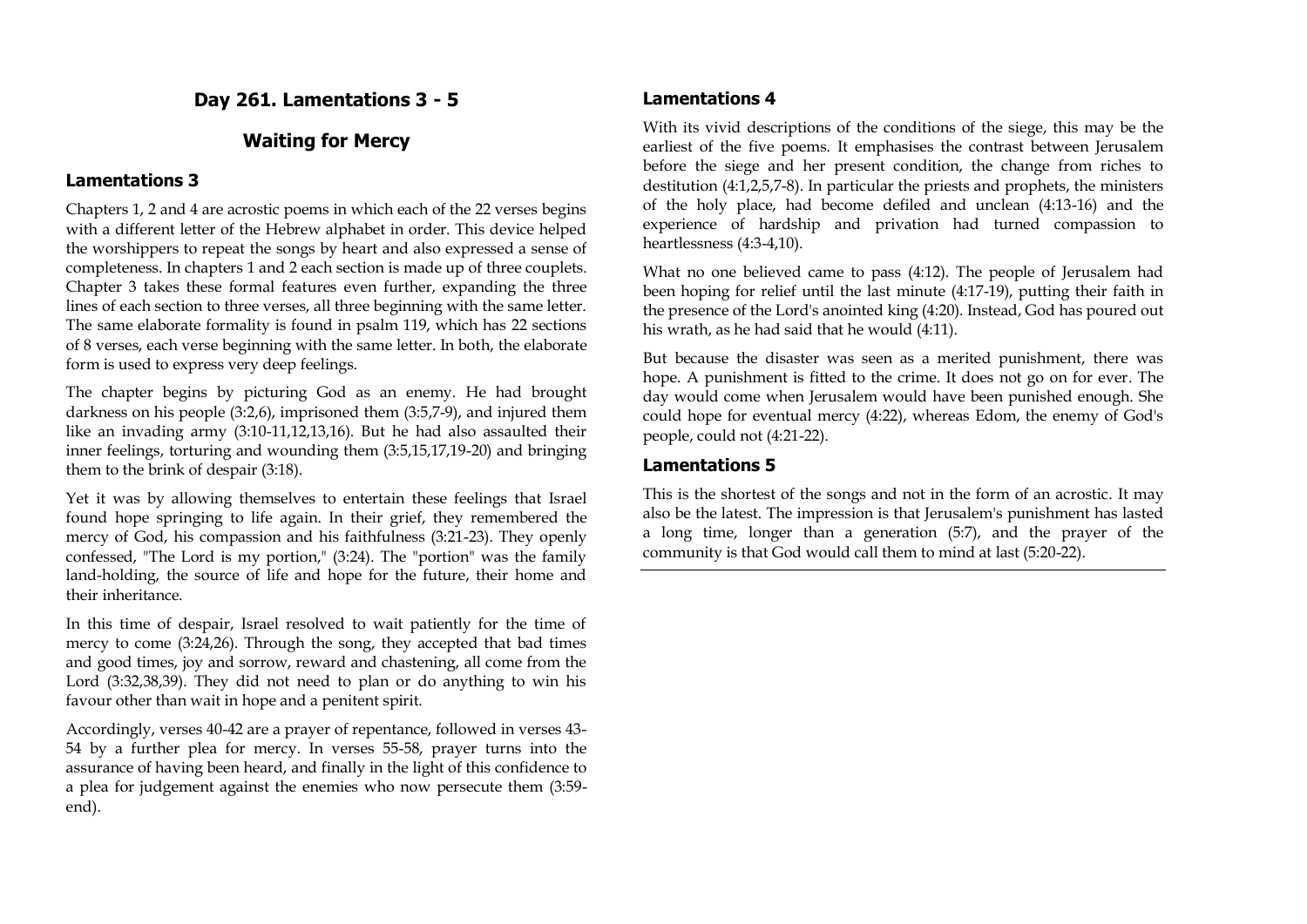### **Day 262. Psalm 85; Ezekiel 40 - 42**

### **The New Temple**

#### **Psalm 85**

A prayer for restoration.

#### **Ezekiel 40 - 42**

Ezekiel's final vision was given in 572 B.C., some 20 years after the first (1:2; 40:1) and 14 years after the fall of Jerusalem. In the years between he had seen in a vision the glory of the Lord leaving the Temple (10:18-19), had heard of its destruction (33:21) and had prophesied that God would be a temporary sanctuary for the exiles in Babylon (11:16). Finally, he had foreseen the return of the exiles to Israel and had prophesied that God would dwell in their midst once again (37:26-28). For a priest, the presence of God in the midst of his people required a Temple. So Ezekiel gave to the exiles a vision of a new Temple to rekindle their hope of a time of restoration to come.

The vagueness of the description of Jerusalem in 40:2 is rather like the reference to "a figure like that of a man" in 1:26. This and its position on the top of a high mountain emphasise the visionary quality of the message. The purpose of the detailed measurements given by Ezekiel's angelic guide was not to serve as a blueprint for a future rebuilding but to empasise the beauty and symmetry of the Temple plan. Like the priestly description of the Creation in Genesis 1, Ezekiel's description of the Temple emphasised order and purpose. Everything had its place and function and everything fitted perfectly into an overall design.

The gateways were not only imposing but also guarded and Ezekiel gave considerable space to their description. This was because they separated the different levels of holiness. Passing from the city into the outer court of the Temple, from the outer court into the inner court, from there into the Temple itself and finally into the Most Holy Place (41:4) was to make a journey through successive degrees of holiness. The guards were to ensure that no unauthorised people encroached on the presence of God at each level of holiness. Each of the gateways had steps (40:6,34,49) so that each level was higher than the one before.

The Temple itself was the same size and shape as Solomon's Temple except that the cubits were "long" cubits, slightly bigger than the ordinary measurements. The walls were lined with wood throughout and decorated with palm trees and cherubim (41:16-20) just like the inside walls of Solomon's Temple (1 Kings 6:15,29) which Ezekiel would never have seen, but would have known about. There is no mention of the gold which overlaid the interior of Solomon's Temple from floor to ceiling (1 Kings 6:20-21).

The rooms built into the side of the Temple itself were to enable the priests to perform their duties without infringing the law of holiness. Once an animal was offered as a sacrifice it became holy and had to be stored only in a holy place (42:13). The holy garments which the priests wore for worship likewise had to stay within the inner court (42:14). The rooms were for the priests to change their clothes and to store and eat their portions of the offerings. The whole Temple area was surrounded by a wide area, 500 cubits square, to "separate the holy from the common" (42:20).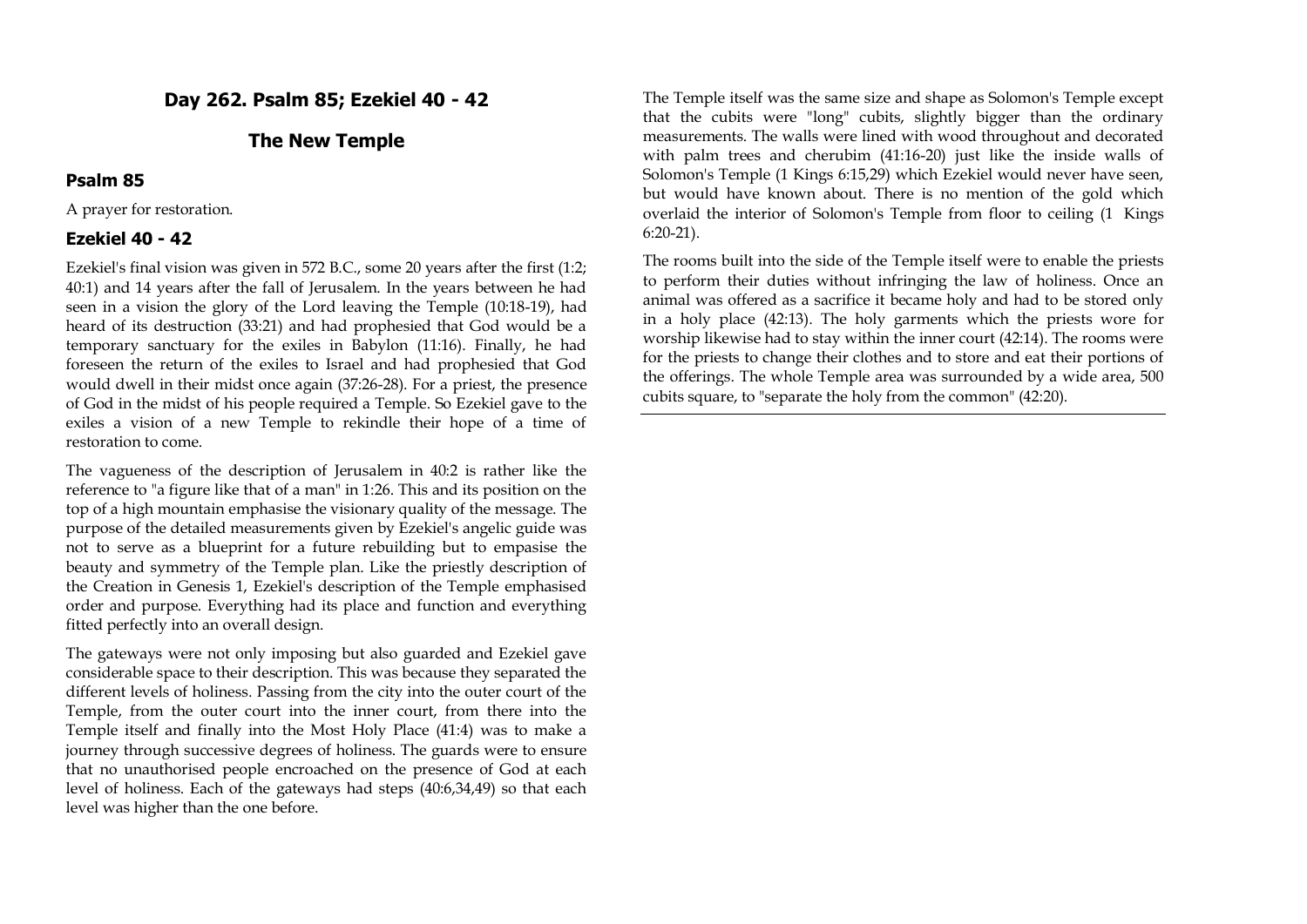## **Day 263. Psalm 24; Ezekiel 43 - 45**

## **The Holiness of the Temple**

### **Psalm 24**

Only those with pure hearts may approach the Lord to worship him.

## **Ezekiel 43 - 45**

The vision of chapters 40 - 42 was of an empty Temple waiting for the Lord's return. With everything ready for him, the glory of the Lord arrived to make it his home once again. This was to be the place where he would dwell among his people (43:7; see Exodus 25:8).

The holiness of God meant that the Temple and everything in it were holy and must not be defiled. This is why Ezekiel so emphasised the entrances to both the Temple itself and its inner court (43:10-11; 44:5-9). Each entrance led to a new level of holiness and excluded those who did not belong there. Only Israelites were allowed to enter the outer courts and only priests were allowed to enter the inner court. Foreigners were totally excluded (44:9).

The demand of holiness also meant that the priesthood was restricted to the family of Zadok, who had been priests in Jerusalem before the exile. This was the outcome of Josiah's reform, in which all the shrines outside Jerusalem were suppressed. Although the priests from the country shrines were meant to come to Jerusalem, not all did so (2 Kings 23:8-9). In Ezekiel's vision, all the descendants of the country priests were to be downgraded to Levites and excluded from the priesthood proper because of their association with idol-worship before the exile (44:10-16).

The lives of the priests were to be strictly controlled to make sure that they did not become defiled (44:17-end). They were to have no land of their own because they were to have no other work besides the service of the Temple (44:28-end). Their homes surrounded the Temple area (45:1-5), just as in the wilderness the priests camped in front of the east gate of the tabernacle (Numbers 3:38).

Government was to be in the hands of the priests (44:24). There would no longer be a king, but only a prince and he and the nobility were prevented from oppressing the people by having their own allocation of land instead of taxing the people to maintain the palace and government (45:7-12; contrast this with 1 Kings 4:7-19). Before the exile, the king's palace was situated right next to the Temple and the king had his own separate entrance (1 Kings 7:1-12). The relative size of the two buildings made the Temple as much a private chapel for the king as the centre of worship for the nation. Now all that was to change. No longer was the prince to defile the holiness of the Temple by living next door (43:7-9). Instead, he was to be subordinate to the priests and had specific duties in the Temple (45:17-end; 46:1-15).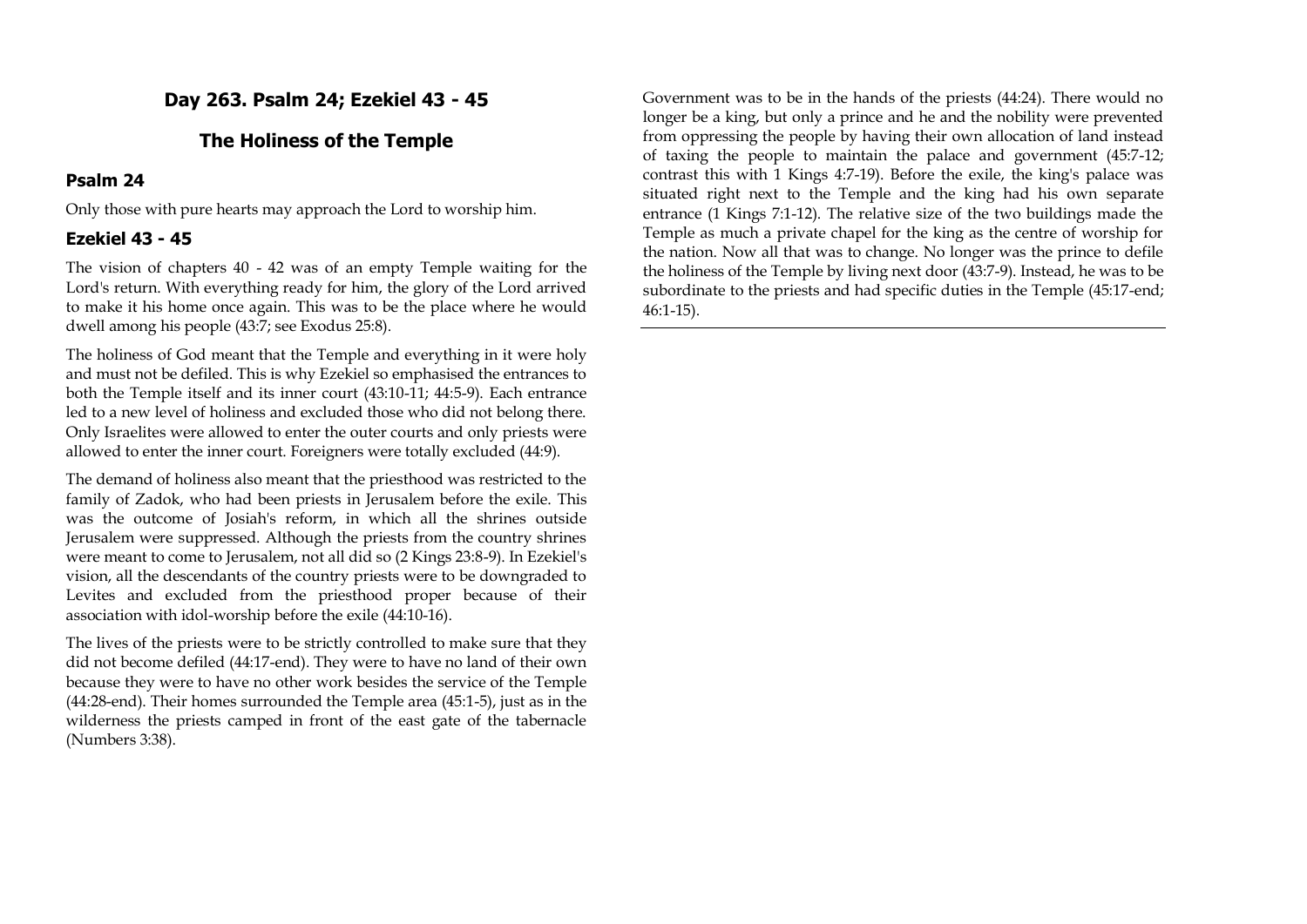## **Day 264. Psalm 46; Ezekiel 46 - 48**

## **The River of Life**

#### **Psalm 46**

The Lord reigns in peace over all nations from his city in Jerusalem.

### **Ezekiel 46**

After the regulations for the priests, Ezekiel saw the people coming to worship in the restored Temple. They were to be led by the prince who provided from his own territory the sacrifices for the nation as a corporate whole. They were to approach only as far as the eastern entrance to the inner court and must stand there to worship while the priests performed the sacrifices within the court itself. The regulations in verses 9 and 10 are to make the movement of such a large crowd easier to control. The laws about the prince's inheritance in verses 16-18 were to ensure that not too much of it was lost, since it had to provide the animals for the sacrifices on the Sabbath and at festivals. The year of freedom or Jubilee is mentioned in Leviticus 25:8-17, part of the priestly law-code.

### **Ezekiel 47:1-12**

Now the ideal or dream-like quality of Ezekiel's vision begins to appear. Jerusalem's ancient traditions included the river of life which watered the city (Psalm 46:4). In his vision, Ezekiel saw the river issuing from the Temple itself (47:1). It began as a trickle and got deeper the further it went from the Temple (47:3-5). Everywhere the river went it brought life. Reaching the Dead Sea, it actually made the Salt Sea fresh (47:8) and its water teem with life (47:9). The trees standing alongside it, fed by its water, were like someone who makes the Law their constant study: always in leaf and regularly bearing fruit (47:12; Psalm 1:3; Jeremiah 17:7-8). Moreover the leaves had healing qualities (47:12). The elaborate layout of the Temple and its closely regulated rituals were not empty, stifling and repetitive; they were to be the means by which God would dwell among his people and bring them life.

The tradition of the River of Life is taken up in the New Testament. John's gospel sees it streaming from the side of the crucified Jesus in the form of the Holy Spirit (John 7:37-39; 19:34-35), remembering that the crucifixion is when Jesus was "glorified" (John 7:39: 17:1). In Revelation, the river flows from the throne of God and the Lamb. The trees on either side are named as the Tree of Life and the leaves are for the healing of the nations (Revelation 22:1-2).

#### **Ezekiel 47:13 - 48:end**

Ezekiel drew on the priestly traditions of Numbers 34:1-12 and Joshua 15:2- 4 for his description of the boundaries of the land. The northern and southern boundaries he described are more or less those of Solomon's kingdom (47:15-17,19), but the eastern boundary excludes the Transjordan completely (47:18). Despite the fact that it had been Israelite territory from the time of the Conquest, the land east of the Jordan was not part of the promise to Abraham. The presence of Israelites here had also led to fears of schism and apostasy (Joshua 22).

Ezekiel placed the tribal territories in rectangles, with no reference to the geography of the land or their previous tribal portions. The concubine tribes, Dan, Naphtali, Gad and Asher, sons of Rachel and Leah's maidservants, were to be furthest out (48:1-3,27). The two Joseph tribes had separate and neighbouring allotments (48:4-5). Judah and Benjamin, the two tribes who had been faithful to Jerusalem, were nearest to the city (48:7,23). Verses 8-22 are an expansion of 45:1-8 describing the sacred portion, with the land for the priests and Levites and the prince.

Verses 30-end are an appendix describing the gates of the city, one for each tribe. This time the Joseph tribes were to have one gate in order to make way for one for Levi (48:31-32). Finally, the name of the city was to be, "The Lord is there." The promise of Emmanuel, God with us, would be fulfilled for ever (Exodus 25:8; Psalm 46:7,11; Isaiah 8:9-10).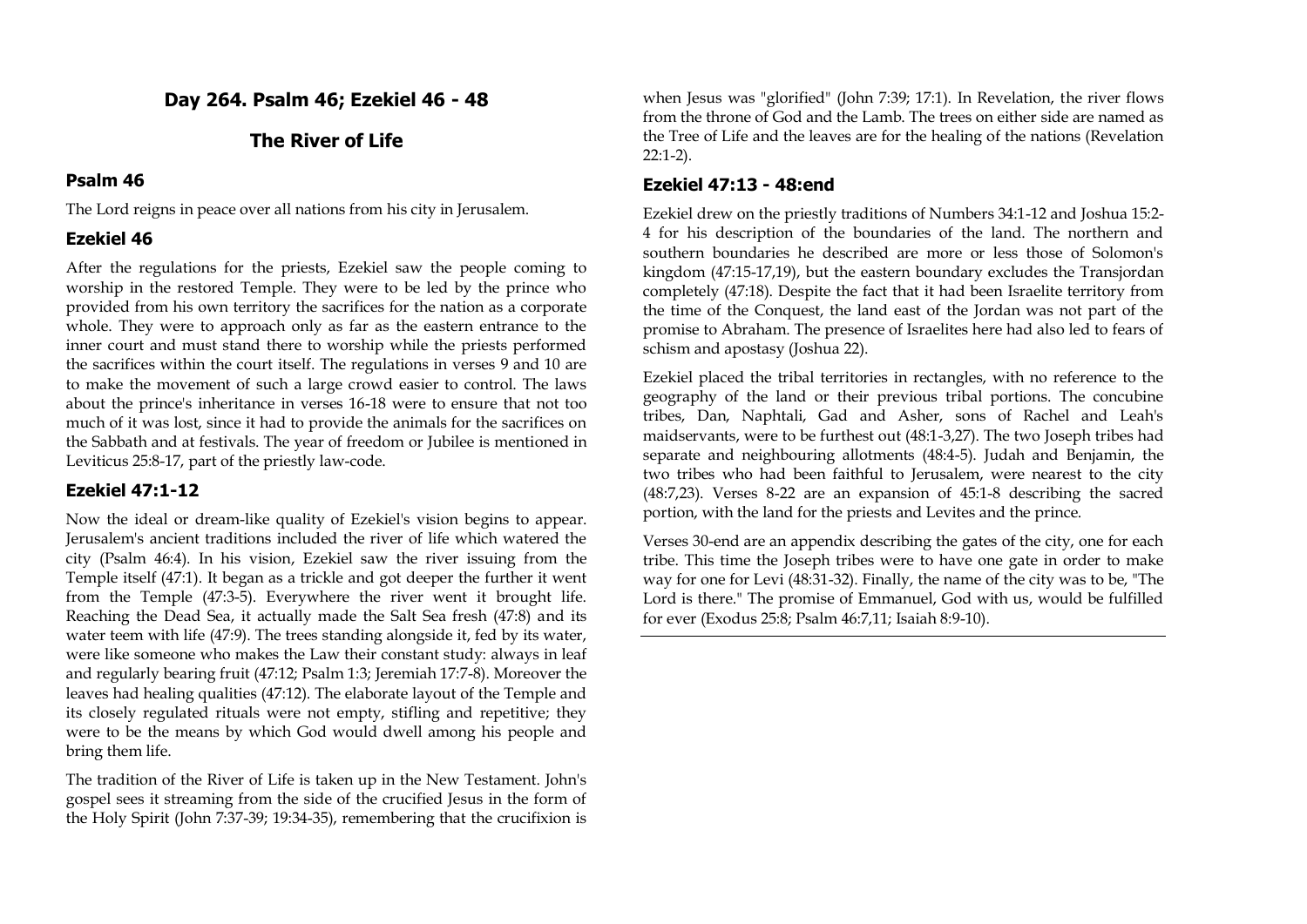## **The Holiness Code**

## **Leviticus 17 - 26**

The Holiness Code is a collection of legal material, like the "Book of the Covenant" (Exodus 20:22 - 23:end) and Deuteronomy. It was probably made just before or during the exile, but like all such collections includes material which is much more ancient. The Holiness Code shares with Ezekiel a concern for the holiness of God's people. The reminder of God's holiness comes in like a refrain at regular intervals (19:2; 20:7,26; 21:8,23; 22:16,32-33) and even more often the simple declaration, "I am the Lord." Israel's conduct is to be governed by the character of God.

The Holiness Code includes laws relating to both worship and everyday life. Chapter 17, for example, deals with the holiness of blood, chapter 18 with the holiness of sex. Another of its features is an emphasis on the Sabbath (19:3,30; 23:3; 25:2; 26:2,34-35). Although the sabbath law went back to ancient times and is important in Deuteronomy, it came to prominence as a distinctive mark of Israel after the exile.

Like Ezekiel's vision of the restored Temple, the concept of holiness set out in the Holiness Code was another of the defining influences on the community of Israel after the return from exile.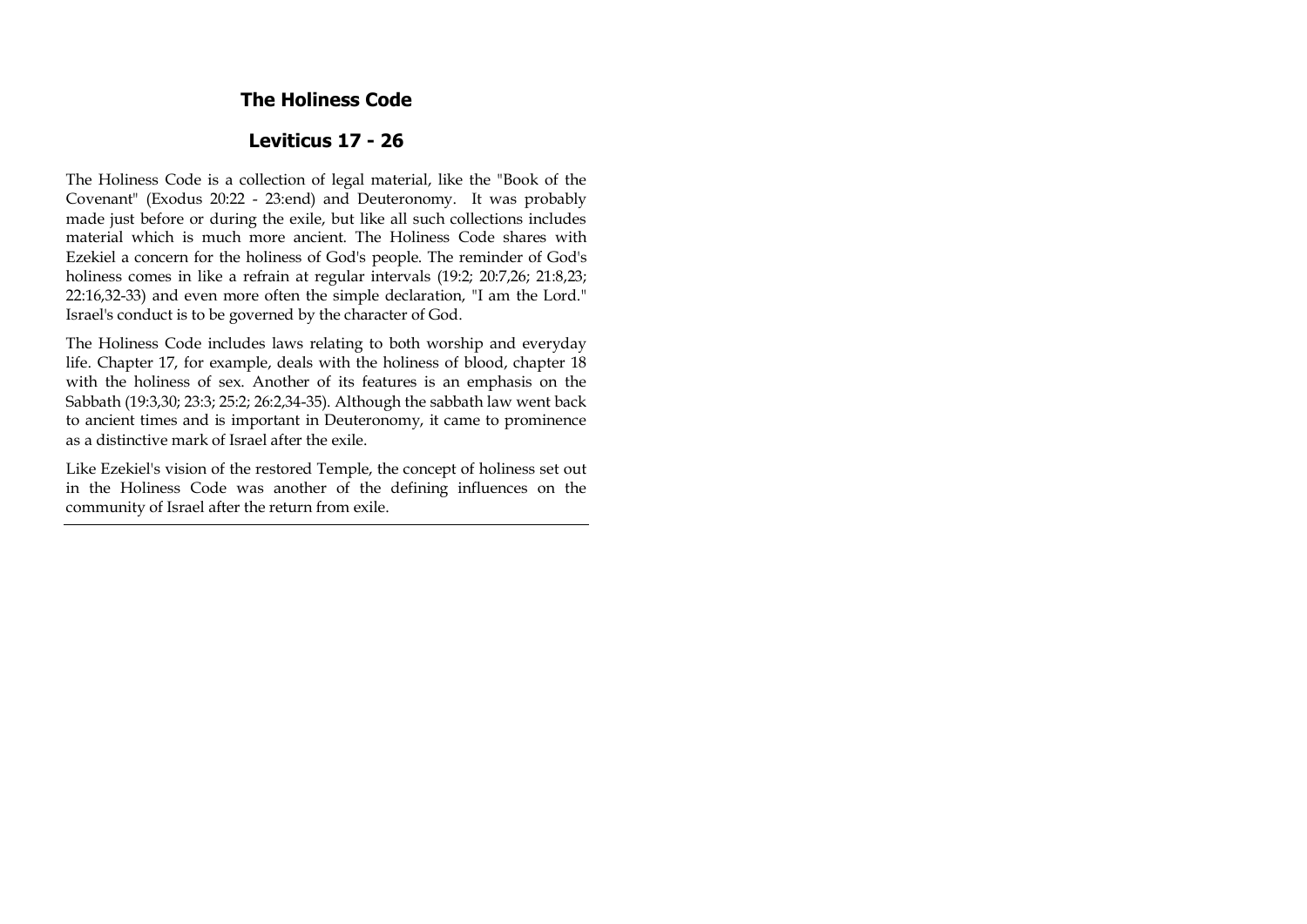## **Day 265. Psalm 115; Leviticus 17 - 19**

## **Laws of Holiness**

### **Psalm 115**

Israel is distinct from other nations in worshipping the true God instead of idols.

## **Leviticus 17**

From earliest times, the strict regulation against eating blood was a distinguishing mark of the worship of the Lord (Genesis 9:4; Acts 15:20). The blood of an animal was its life and all life belonged to the Lord (17:11). Since it involved the shedding of blood, all slaughter was a sacred occasion. The purpose of this regulation was to ensure that whenever a beast was slaughtered it was offered to the Lord and not to idols (17:5,7).

The law of blood preserved here is much older than that of Deuteronomy 12:15-19 which permits slaughter outside the one central shrine, but it was preserved by the priests and placed at the head of the collection in the Holiness Code. It is the basis for the detailed regulations which governed sacrifice found in Leviticus 1 - 7.

## **Leviticus 18**

Another distinction between Israel and its neighbours lay in the holiness of sex. For Israel, a man and his wife were "one flesh" (Genesis 2:24) so both his own and his wife's blood relations were also of one flesh with him. The subject of the chapter is not marriage within the prohibited degrees but unchastity in a culture which allowed polygamous marriage. It emphasises that even though committed "within the family" these sins against marriage were blameworthy.

18:16 does not prohibit levirate marriage, in which a man married his *dead*  brother's wife, but adultery. 18:18 looks back to the sad story of Rachel and Leah (Genesis 29:31-32). In the context of a chapter on sexual fidelity, 18:21 probably refers to the practice of giving children to a shrine to become sacred prostitutes. Homosexual relations were also associated with temple prostitution and so "detestable" (18:22).

Sexual unchastity was the reason God had intervened to punish the natives of Canaan. It is a sin against the spiritual bond of man and wife and so against the identity he has given us. The fact that in our society sexual unfaithfulness is seen as being relatively unimportant reflects an almost complete absence of genuine spiritual insight.

### **Leviticus 19**

Chapter 19 is a compilation of social and religious regulations in which the order appears random, with no attempt at editing or arrangement. Yet the mixture of religious and social laws and of legal sanction and moral obligation conveys a sense of wholeness in which there is no division between different aspects of life. All come equally under God's supervision.

The Ten Commandments figure prominently and respect for parents appears at the head of the list. We know from Deuteronomy 5:16 that this was regarded as a guarantee of social stability. Here in Leviticus it is supplemented by a requirement of respect for all older people (19:32).

The impartiality and availability of justice for everyone, rich and poor alike is another foundation of stability in society (19:15). Here it is linked with a prohibition of actions or attitudes which will lead to the law-courts: slanderous gossip, endangering life and nursing grudges (19:15-18). The laws even teach in a rudimentary way how to deal with anger and hate and from this reflection arises the positive law of love as the measure of right conduct towards all people, not simply the neighbour as in 19:18, but even the alien. Leviticus anticipates Jesus' answer to the question, "Who is my neighbour?" by requiring equal care for the stranger as for the native born (19:10,34).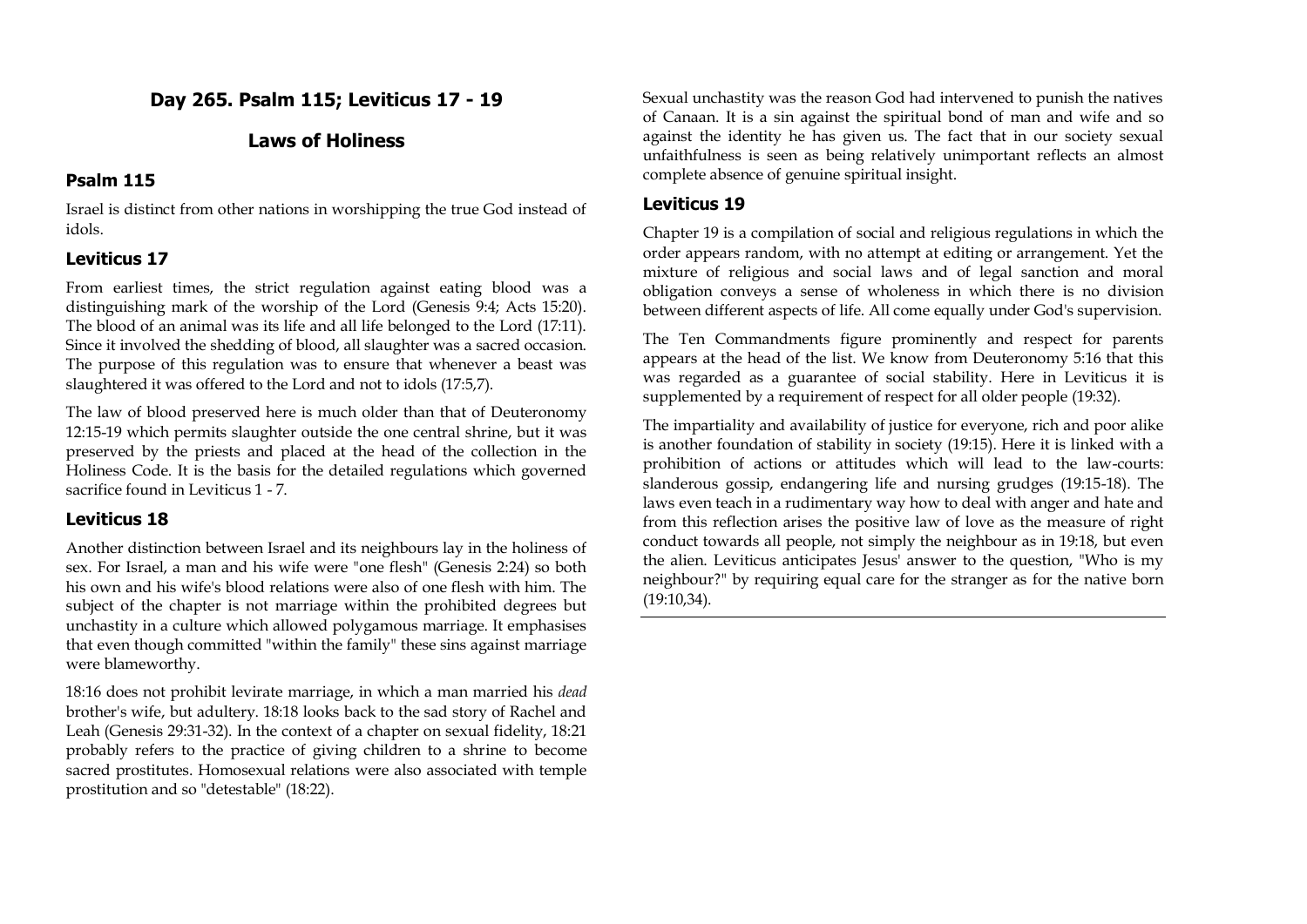# **Day 266. Psalm 113; Leviticus 20 - 22**

## **Ritual Holiness**

### **Psalm 113**

The Lord's goodness to the poor.

### **Leviticus 20**

Israel was to be a nation set apart for the Lord. They were to avoid many of the religious practices of the Canaanite inhabitants of the land, including in particular pagan worship and occult practices (20:1-7,23-end).

Holiness also meant that sex, the power of life, was to be honoured and directed to its right purpose. Serious abuses, for which the death penalty was decreed, included sex with close family members, same-sex sexual relations and bestiality. These are not simply lumped together; they are defined, in some cases as "perversion" or "confusion" as when a man and his father have sex with the same woman (20:12), in some as "detestable" or "repugnant" as in the case of homosexual sex (20:13). In no case is the temptation or desire condemned, always the action.

### **Leviticus 21**

The priests were to be even more holy than the rest of the people, abstaining from nearly all mourning rites including the shaving of their heads (21:1-6) and only marrying a virgin (21:7-9,13-14). Priests with bodily defects were still priests since they are sons of Aaron, so they were to have a share in the offerings but they were not allowed to sacrifice (21:16-23).

## **Leviticus 22**

Priests had a responsibility to maintain the holiness of everything offered to the Lord. The stories of Nadab and Abihu (Leviticus 10:1-2) and Hophni and Phinehas (1 Samuel 2:12-17,27-34) served as warnings of how serious it is to ignore or overstep the bounds of God's holiness.

Sacrifices to the Lord were to be of the best that people had to bring. Although the rule is slightly relaxed in 22:23, in general no animal less than perfect was good enough for God. He is worthy of the best we have to give him. A "burnt offering" (22:18) was a slaughter sacrifice in which the whole animal except the fat and blood was given to the Lord and burnt. A "fellowship offering," "peace offering" or "sacrifice of well-being" (22:21) was not burned. It was presented to the Lord and then shared among the worshippers, with the priests receiving a designated portion.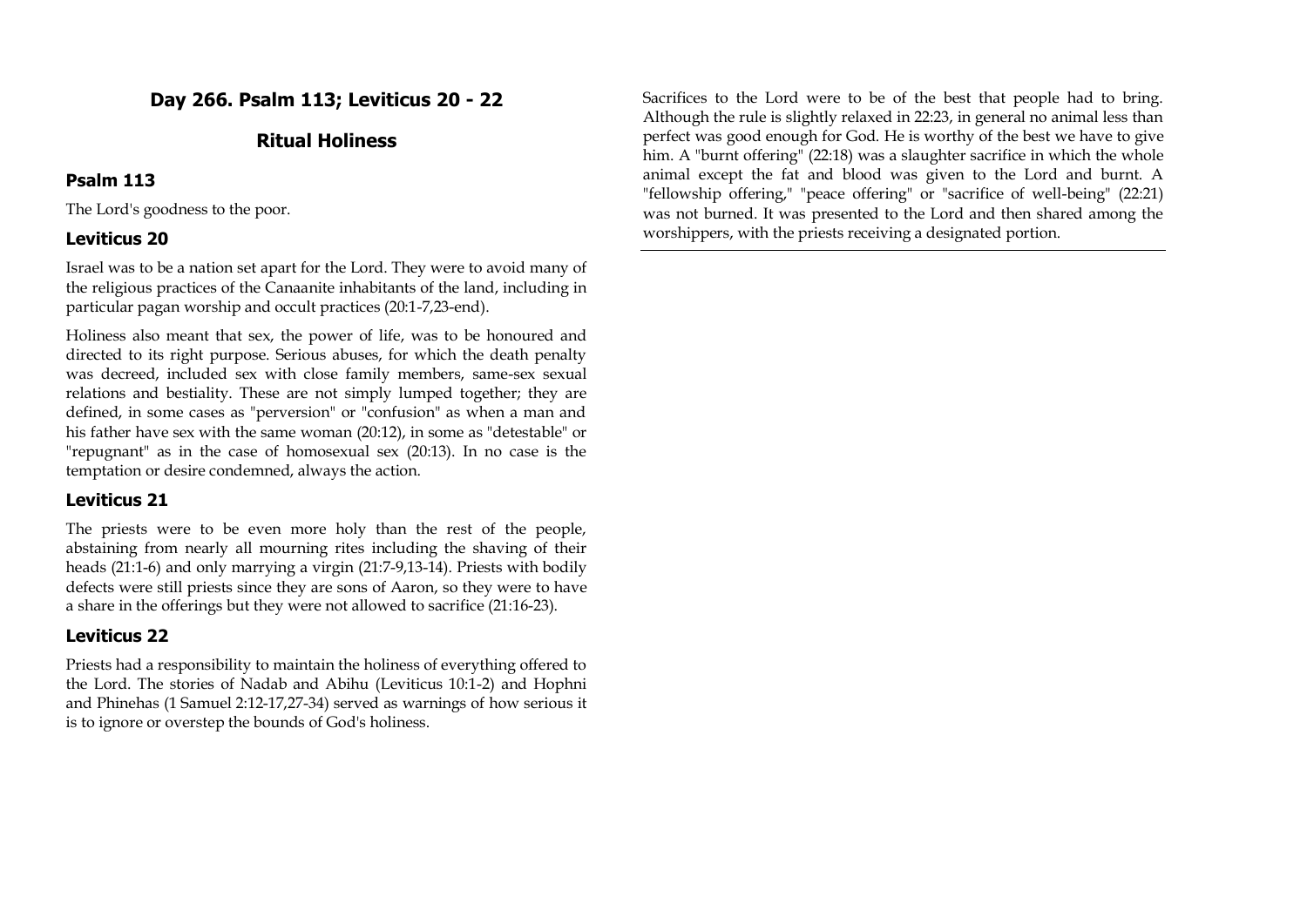## **Day 267. Psalm 111; Leviticus 23 - 24, 27**

## **Festivals and Vows**

### **Psalm 111**

Praise for the glory and majesty of God, his compassion and covenant love. The response of his people should be to fear him and keep his laws.

## **Leviticus 23**

The double introduction (23:2,4) and ending (23:37-38,44) show that this is a composite chapter illustrating two stages in the development of the festival calendar. Originally, the feasts reflected the agricultural calendar. Unleavened Bread, with which Passover was connected from earliest times, marked the beginning of the grain harvest (23:4-8). The first fruits of the fields had to be presented to the Lord along with a thank offering (23:9-14). The Israelites could not eat of the harvest before acknowledging that all they had was God's gift. The Feast of Weeks or Pentecost marked the end of the grain harvest (23:15-21). The Feast of Tabernacles again celebrates the bringing in of all the good things God has given. This time it was the fruit of the trees which formed the centre of the celebration (23:40). Palm branches were waved at regular intervals during the recital of Psalm 118. This was what the crowd were doing, quoting Psalm 118:26, when Jesus entered Jerusalem on Palm Sunday.

To this outline have been added the Feast of Trumpets (23:23-25) and the Day of Atonement (23:26-32), a solemn assembly at the Feast of Tabernacles (23:33-36) and the whole calendar has been prefaced by the Sabbath (23:3) as a weekly day of rest and assembly, the pattern for all the other feasts. The Feast of Trumpets is now the Jewish New Year, the counting of the months having changed since Old Testament times. With the Day of Atonement, it came into prominence as a time of fasting and selfexamination after the exile. The solemn sacrificial ritual for the Day of Atonement is given in Leviticus 16.

## **Leviticus 24**

Lamps were kept burning in the Temple and the "shewbread" was always kept before the Lord, being renewed regularly.

The story in 24:10-13,22 records an exemplary punishment for infringing the holiness of the Lord by blaspheming. To it have been added brief regulations on proper retribution. The requirement of "an eye for an eye, a tooth for a tooth" (24:20) imposes a *limit* on the extent of retribution beyond which the injured party may not go, thus maintaining strict justice.

The Israelite penal system was based on a philosophy of just retribution. Deterring others from crime and reforming the criminal are outcomes which may be hoped for from any punishment, but without the requirement of just retribution and/or restitution to undergird it, any punishment is severely unjust.

## **Leviticus 27**

A chapter added as an appendix to the Holiness Code because it deals with people and animals vowed to the Lord, which were holy.

In earliest times people could be dedicated to the Lord as a vow, as in the case of Jephthah's daughter (Judges 11:30-31) and all first born sons belonged to the Lord (Exodus 13:1; 22:29). Unlike the surrounding nations, Israelite tradition began very early to frown on such sacrifices and people were regularly redeemed instead (Exodus 13:11-15). 27:1-8 lays down the considerable prices at which people were to be redeemed, with a concession for those too poor to afford it.

Clean animals vowed to the Lord were holy and could not be redeemed (27:9-10). Unclean animals, houses or land could be redeemed at 20% more than their value (27:13,15,19). If a field had been bought and was not part of a family's land, it returned to its original family owner at the Jubilee. Fields which were part of family land and were not redeemed at the year of Jubilee remained the property of the priests for ever.

A "devoted" person or object was under the sacred ban and belonged to the Lord. This dates back to the practice in early warfare of giving all spoil to the Lord (Joshua 6:17-19). It could not be redeemed (27:28-29).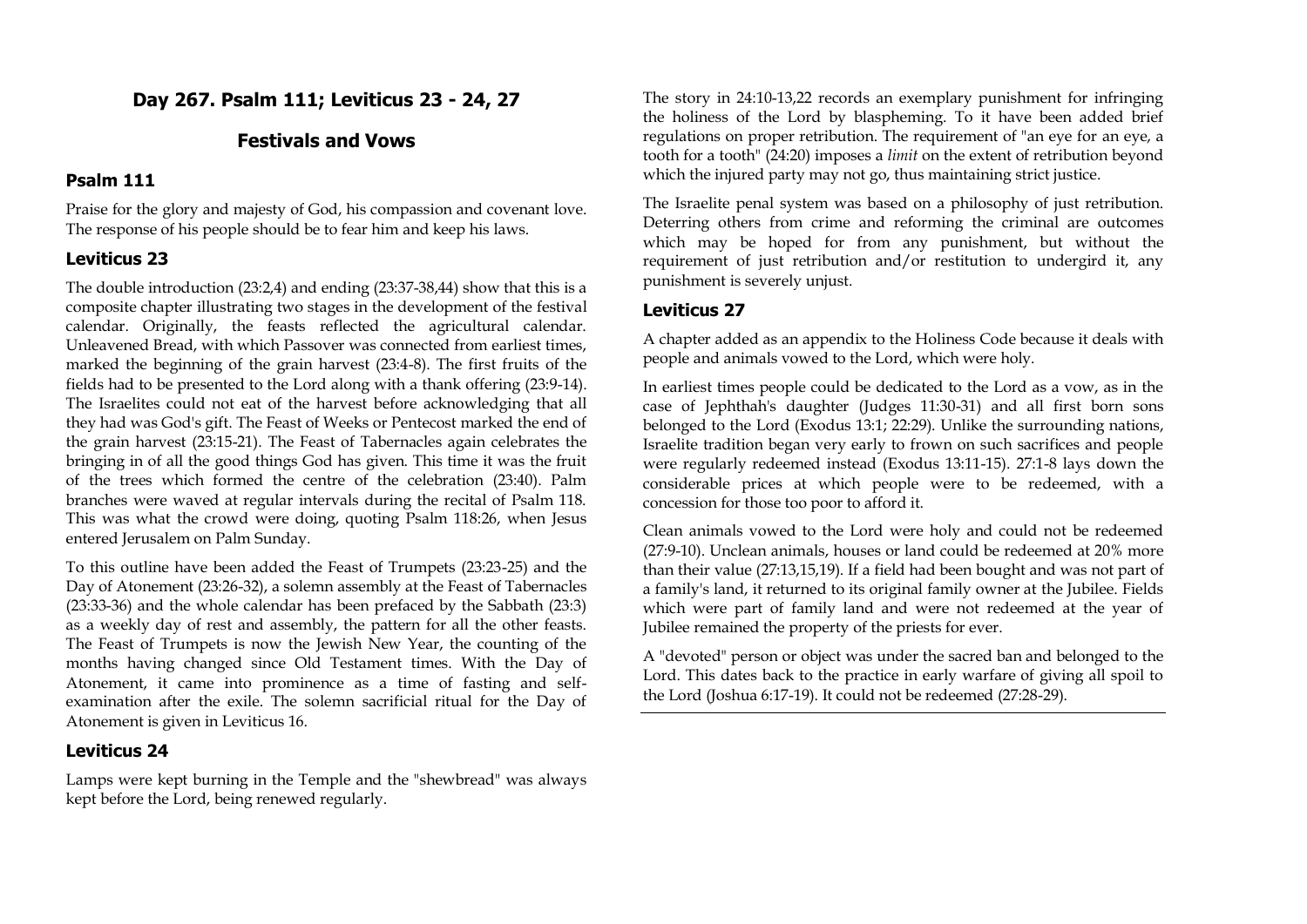## **Day 268. Psalm 112; Leviticus 25 - 26**

## **The Sabbath Principle**

#### **Psalm 112**

God blesses those who live according to his Law and treat others with generosity.

## **Leviticus 25**

One of the features of the priestly tradition is the importance of the Sabbath. Whereas the compilers of Deuteronomy traced the institution of the Sabbath to the Lord's deliverance of his people from slavery in Egypt (Deuteronomy 5:15), for the priestly lawgivers, the principle of the Sabbath was an integral part of creation and a reminder of the holiness of God (Exodus 20:11). Leviticus 25 updates some of Israel's most ancient laws, including the Sabbath year (Exodus 23:10-11), the freedom of slaves (Exodus 21:2-11, also updated on different principles in Deuteronomy 15:12-18) and the institution of the "go'el" or redeemer, according to two great principles: those of stewardship and the Sabbath.

Everything God's people enjoy and even their very selves belonged to God and were a gift from him (25:23,55) and they were responsible to him for the way they used them. The Sabbath day forced everyone to stop work on a regular basis and to give a rest to their animals and hired workers (Exodus 20:8-10). The Sabbath year (25:1-6) reminded them forcibly of their dependence on God's provision (25:18-22). The year of Jubilee placed a limit on the amount a person or family could accumulate by work, good management and good fortune. No one could work his way into a position to be independent of God's blessing, nor could he acquire complete power over the well-being of another Israelite. Israel's economy was not to be undergirded by a work ethic like our own, but by a "rest ethic" in which space and time both to worship God and enjoy the fruit of one's labours was compulsory.

### **Leviticus 26**

Picking up the law of 19:30, the priestly compiler of the Holiness Code saw neglect for the Sabbath and the sanctuary at Jerusalem as the twin underlying causes of the exile (26:2).

God's desire was to pour out his blessings on his people, including prosperity (26:4-5,9-10) and "shalom" or peace, which here has a more restricted sense of rest and security (26:6-8) and to live among them. 26:11- 12 provide a hint of a return to the unbroken fellowship experienced in the Garden of Eden, where God walked with the first man and woman (Genesis 3:8). But if they were disobedient he threatened not simply to withdraw his presence and his blessing, but actively to punish them. The compiler remembers the plagues in Egypt (26:16), the attacks of Israel's enemies in the days of the judges (26:16; Judges 6:3-4), the drought of the days of Elijah (26:19-20) and more recently the terrible experience of the siege and capture of Jerusalem (26:29,32).

All these have befallen God's people as a result of their neglect of his commandments. But the punishment also served a wider purpose. The high places had been defiled and false worship ceased (26:30-31). The land could now enjoy the rest it had been denied (26:34-35). Moreover, God had not forgotten his covenant. In the tradition of Hosea and Jeremiah, the writer appealed to the exiles, in their state of shock and disillusionment (26:36-39) to turn from their sins and those of their fathers and be humble before God (26:40-42). He had not forgotten his people. Rather, he wanted to bring them back home with changed hearts.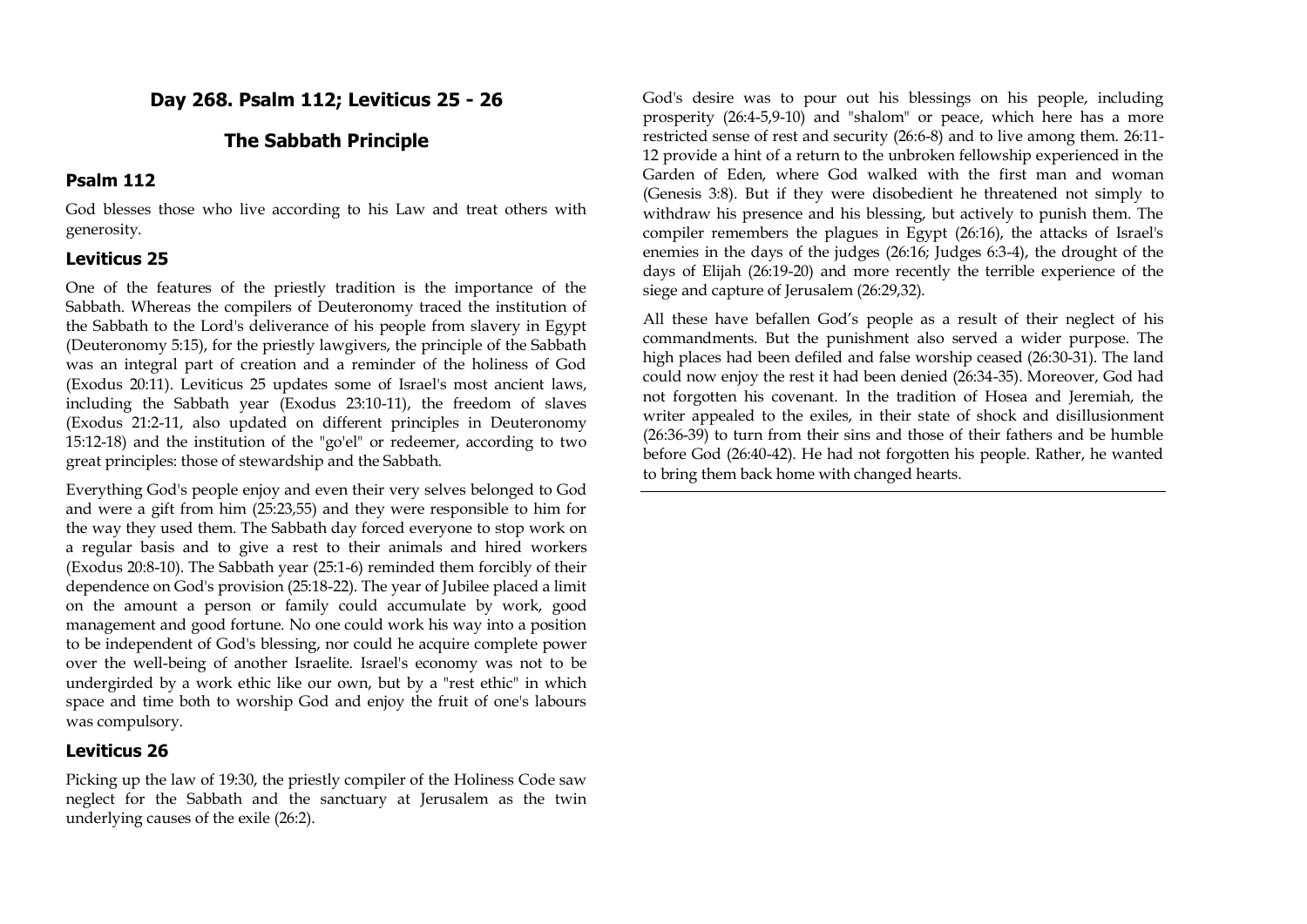**Second Isaiah**

#### **Isaiah 40 - 55**

The context, style and message of these chapters is completely different from the earlier chapters of Isaiah. The messages are given to God's people in exile. The date is shortly before 538 B.C. when Cyrus of Persia took over the Babylonian empire and introduced a new policy of sending all the displaced citizens of his new domain back to their homes. The prophet looks at these political developments and sees in them a sign that God is about to fulfil his promise to bring the exiles home. But with their hopes shattered (Ezekiel 37:11) they were unwilling or unable to believe him (42:18-20; 46:12-13; 48:1-5).

No one knows who the prophet was, but there are many links between him and Isaiah of Jerusalem, which help to explain why his words have been incorporated in the book of Isaiah: a vision of the glory and holiness of God, the centrality of Jerusalem in God's purposes and a confidence in God's sovereignty even in the worst of times.

The book consists of separate poems which would originally have been spoken, perhaps during the regular meeting for worship, which was the precursor of the synagogue. The poems are reminiscent of the psalms, and there are striking parallels between some parts of Second Isaiah and some of the psalms (compare 50:6-8 with Psalm 129:1-4; 55:12 with Psalm 96:11- 12). They have been arranged, probably by the prophet himself, into a coherent order beginning with the prophet's call and message (40:1-11) and ending with a description of the coming return from exile (55:12-13). Throughout the book the main themes, such as the sovereignty of the Lord, the sureness of his word and the unbelief of Israel, occur over and over again, combined in different ways.

The climax of the message comes with the release and return of the exiles foretold in chapter 55. Another change of context from chapter 56 onwards makes it likely that chapters 56 - 66 are another, later collection, usually known as Third Isaiah.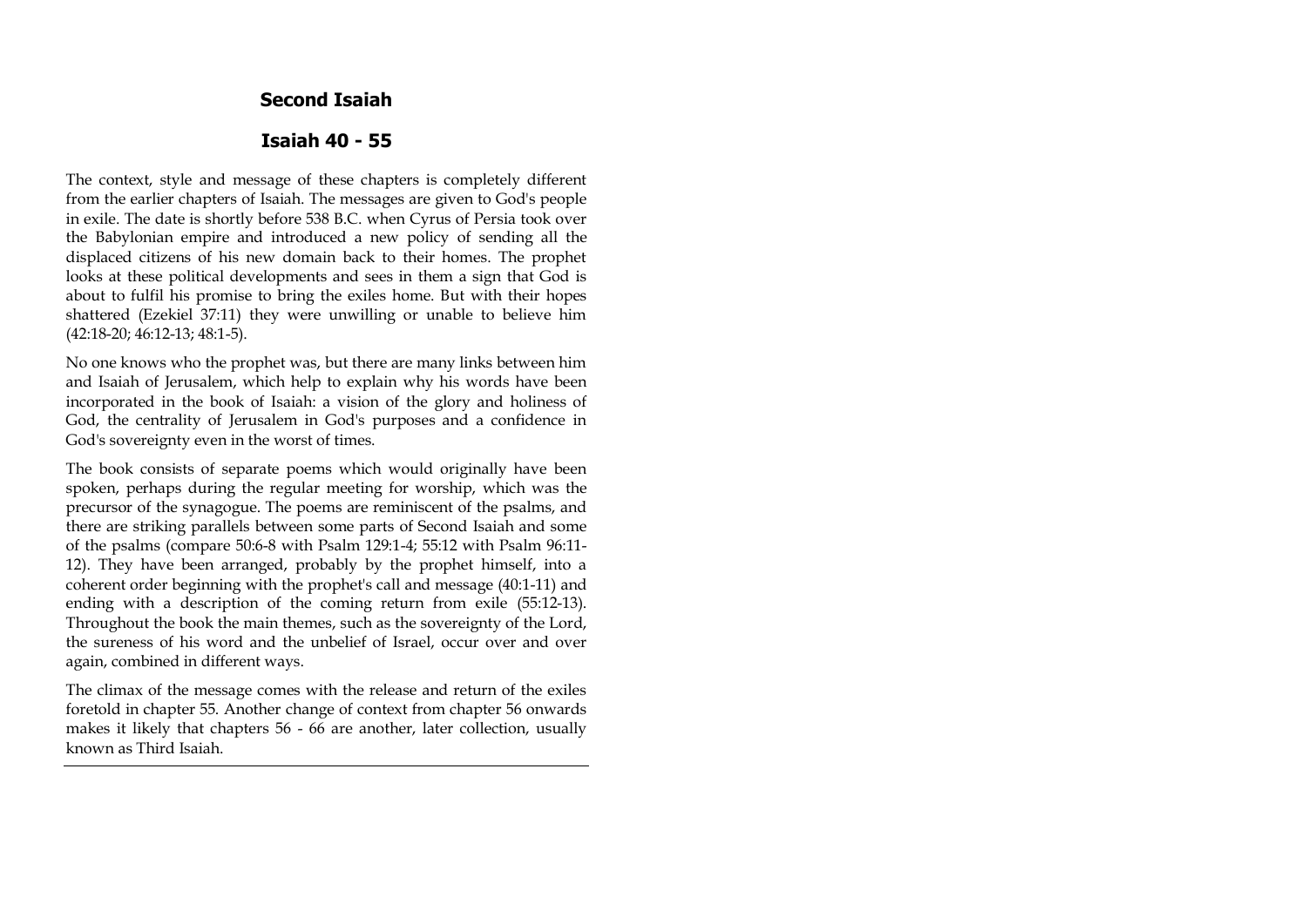**Day 269. Psalm 148; Isaiah 40**

## **The Lord, the Sovereign Creator.**

#### **Psalm 148**

Praise to the Lord, the Creator of the earth.

#### **Isaiah 40**

The opening verses introduce the tone of the prophet's whole message. It is to be a message of comfort. Although from time to time he upbraids his hearers for their lack of faith, there is no threat of judgement. Instead, he wants the exiles to understand that the fall of Jerusalem and their long captivity has been a punishment, which will soon come to an end. The time of wooing predicted by Hosea has finally arrived (40:2; Hosea 2:14). The exiles had served their punishment and were about to be set free.

The sign of a true prophet was to have stood in the council of God and heard him deliberate with his servants there (1 Kings 22:19-23; Isaiah 6:1-8; Jeremiah 23:18,22). Like his great predecessors, Isaiah of Babylon had stood in that council and heard the voice of God not only declaring his purpose (40:3-5) but calling for a messenger to make it known on earth (40:6). A road is to be prepared through the desert from Babylon to Jerusalem so that the exiles may return by it. But their coming will be the coming of God himself (40:3). His glory, that is his essential nature, was to be revealed to the whole earth (The glory of the Lord was also a key feature of the call experience of Isaiah of Jerusalem: Isaiah 6:3).

The prophet was called to announce what was about to take place (40:6). First he reflects on the certainty of the word of the Lord. God has spoken and is sure to bring it to pass, in fact it is the word itself which will make it happen (40:6-8; 55:10-11). The message is that Jerusalem and all the cities of Judah will see the Lord returning in triumph (40:9; 52:8-9). His arm is being revealed, his sleeves rolled up ready for action (40:10; 52:10; 53:1).

In the remainder of chapter 40 the prophet sets out the first of four grounds for confidence that he was about to act in this way: the Lord who promised to release his people is the Creator of the whole universe. Creation shows that his power and understanding are beyond human grasp (40:12-14,22). This is the same message as that found in the climax of the book of Job in chapters 38 and 39. In addition, Isaiah draws on the second commandment and gives a theological justification for it. There are to be no images of God because he is incomparable (40:18,25). The gods of Babylon might appear to be splendid and powerful but they are nothing but idols. It is the Lord, the God of Israel who made the world and who rules it. Beside him the power of the nations is nothing (40:15-17,23-24). Even the stars on which Babylon's astronomers depended were his creation (40:25-26).

In view of all this, Israel should be confident. By 538 they had been in exile for a third generation and many must have despaired of ever returning (40:27). But the prophet wanted to give them hope; God had not forgotten them and was powerful enough to save them (40:28-31).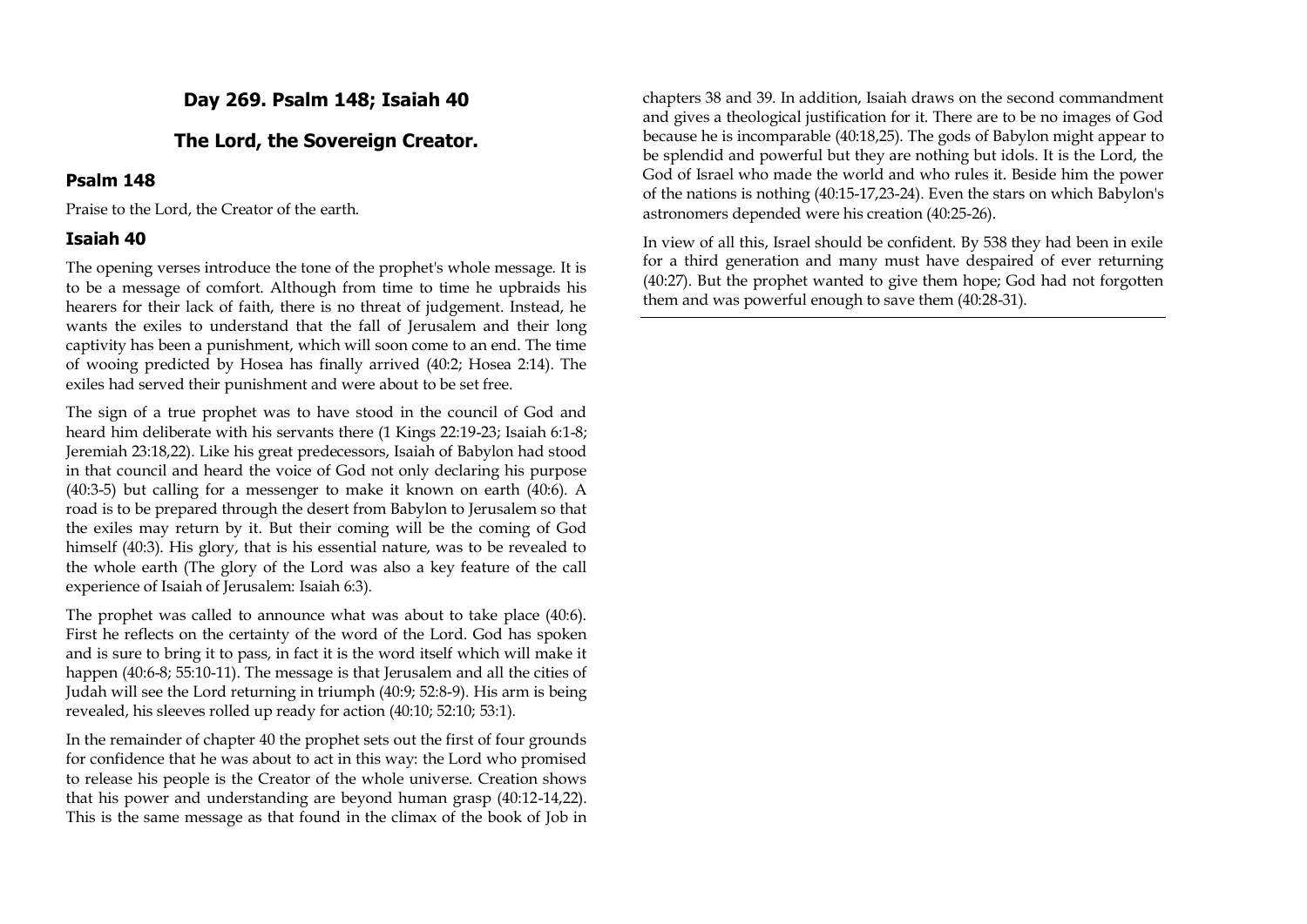## **Day 270. Psalm 147; Isaiah 41:1 - 42:13**

### **Israel is God's Chosen Servant**

#### **Psalm 147**

The Lord, the Creator of the whole world has revealed his Law to Israel, chosen them as his own people and is now releasing them from exile.

### **Isaiah 41:1 - 42:13**

The first ground of the prophet's confidence in the Lord was that the Lord alone is Creator of the world. The second is that he has revealed to the prophets what he is about to do. The Lord challenges the nations to say which of their gods has been able to foretell the rise of Cyrus, whose empire was growing rapidly and threatening the defeat of Babylon at any time (41:1-4). Standing in the tradition of prophets like Jeremiah who had not only foretold the exile and the reason for it but also foretold its end after two or three generations, Isaiah of Babylon sees in Cyrus the means of God's promised deliverance. Other nations may tremble at the news of his conquests (41:5-7) but Israel has no need to do so. Israel is the Lord's chosen servant, the offspring of Abraham to whom his promises were made so many generations before (41:8-10).

Here the argument pauses for two poems expanding on this new theme of Cyrus's coming conquests. In the first, the prophet assures Israel that God is with her and will help her and make her victorious (41:11-16). The second introduces the theme of living water (which is related to Ezekiel 47:1-12). The desert will bloom as rivers and pools provide drink for God's people on their journey to Jerusalem (41:17-20; 43:16-21; 55:12-13).

The fact that the Lord has foretold through his prophets what is about to take place proves that it is he who has done it. Not only have the idols of the nations failed to foresee the coming events (41:22) but they are powerless to do anything, good or bad (41:23), in contrast to the Lord who does both (45:7). It is the Lord who has stirred Cyrus up (41:25) and the Lord's prophets who have foretold it (41:27; 43:8-10).

Why should this be and what does it imply about Israel? It is all because Israel is God's chosen servant (41:8-9; 42:1,19; 43:10; 44:1), his treasured possession (42:1; Exodus 19:5-6). Israel is the nation on whom he has

poured out his Spirit and to whom he has entrusted the Law, the revelation of his own character. Her task is to make that tradition of Law available to all nations. She will not do this aggressively by conquest, but persistently by witnessing to the truth (42:2-4). God's purpose in choosing Israel was to make her a light to all the nations he had made (42:5-7). She is to open blind eyes and free them from imprisonment to false gods and oppressive rulers, although now it is Israel herself who is both blind and imprisoned (42:18- 19). God's covenant is not with Israel alone: she herself is to be a "covenant", that is a promise, to all nations (42:6; 49:8), because God has chosen her as the means to the salvation of the whole world.

The response to this amazing revelation of God's purpose is a psalm of praise (42:10-13) in which the prophet invites all nations to sing the praise of the Lord, the victorious one.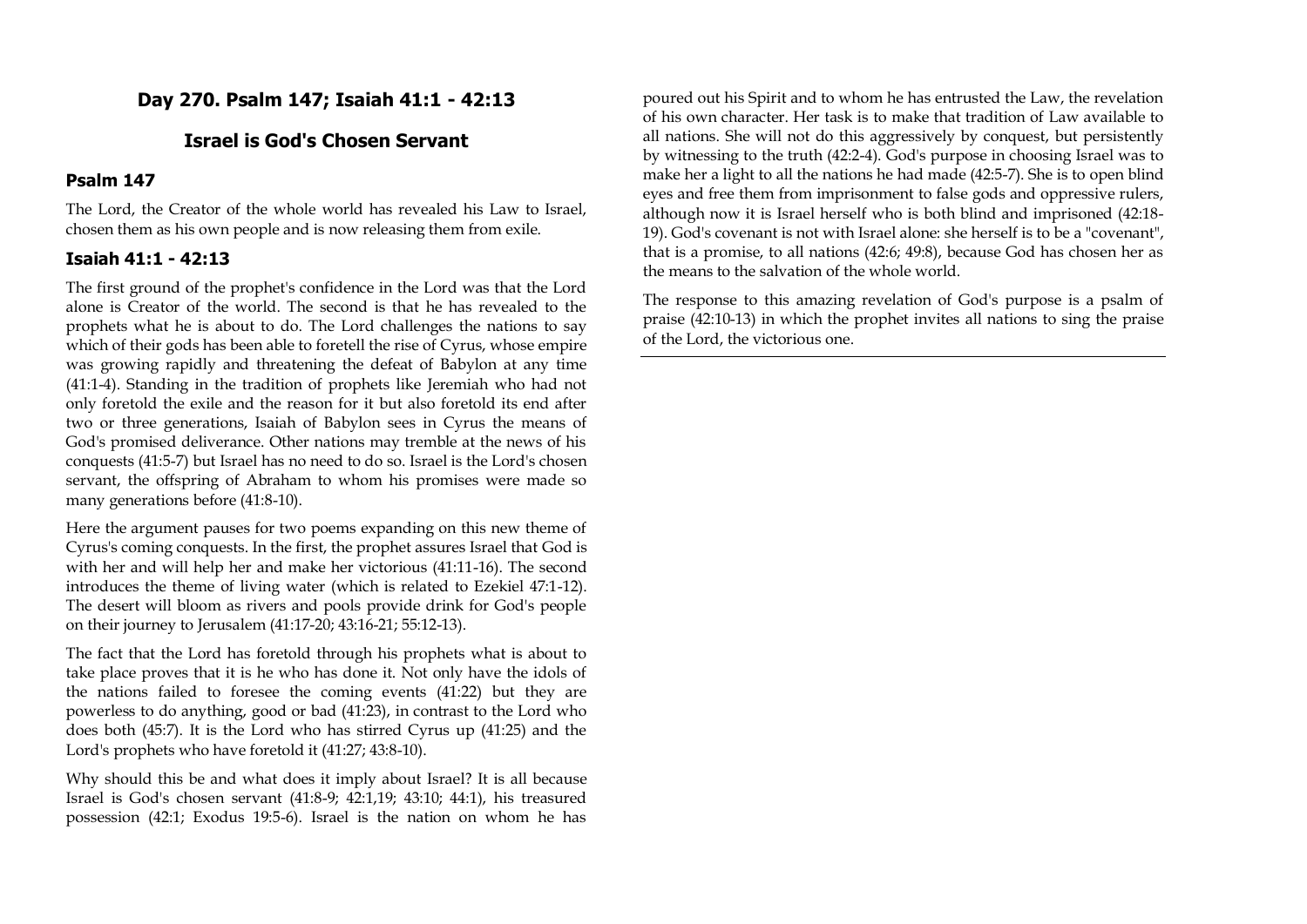## **Day 271. Psalm 100; Isaiah 42:14 - 44:8**

## **The Lord's Love for his Servant**

#### **Psalm 100**

God's people remember that they are his and praise him.

#### **Isaiah 42:14 - 44:8**

The prophet's aim was to convince the doubting exiles that their release was coming. He had set before them two grounds of confidence. First, the Lord is the only God, the sole Creator of the world (40:12-31), and secondly Israel's prophets alone foretold both the exile and its eventual end (41:25- 28) and now he, as their successor, was foretelling the imminent conquest of Babylon by Cyrus. In this passage he introduces his third great ground of confidence: the Lord's love for his people which never fails.

"For a long time" (42:14) nothing has happened and the exile has run its course. The Lord has been like a woman in pregnancy waiting for the time to give birth. But now he is about to lead his people out of exile. These people are blind and deaf (42:16,18-20), they do not understand that they have been punished to demonstrate the Lord's righteousness (42:21). He gave them the Law and they failed to keep it so he punished them (42:22- 25).

"But now" (43:1) the punishment is over. Israel is God's chosen people and he will not abandon them. He himself is their "go'el" or "redeemer" (43:14), the one who stands up for them in court and rescues them from being sold into slavery. He has been with them in their punishment (43:2) and is going to set them free (43:1-7). God will do this to demonstrate to the whole world that he is the only God (43:10-11), the one who reveals, saves and proclaims (43:12). He has revealed his Law to Israel, saved them from Egypt and is saving them now, and has proclaimed all this through the prophets. Israel should have been his witnesses by living the way of righteousness given to them in the Law (42:1-4). Because they failed to do this they become his witnesses in a different way, by being punished to vindicate God's righteousness and then redeemed to demonstrate his love.

The release from exile will be like a new exodus only better (43:16-21; 51:9- 10; 52:12). Just as God made a way through the sea to bring his people out

of Egypt so now he will make a way through the desert to bring them out of Babylon. They have made no sacrifices to him during the exile and so have made no atonement for their sin (43:22-24). Nevertheless, God will blot out all their sin (43:25-28). He has chosen them as his beloved (the meaning of the name "Jeshurun" in 44:2) and is about to help them. In 44:3 the theme of living water is linked with the Spirit. The God who pours out water on thirsty ground (41:17-20; 43:19-21) is the one who pours out the Spirit on his people (42:1; 44:3) giving them life just as water gives life to the plants and animals.

This tremendous act of salvation for an undeserving people calls forth the divine declaration: this is the character of him who is the First and the Last, the only God (44:6-8).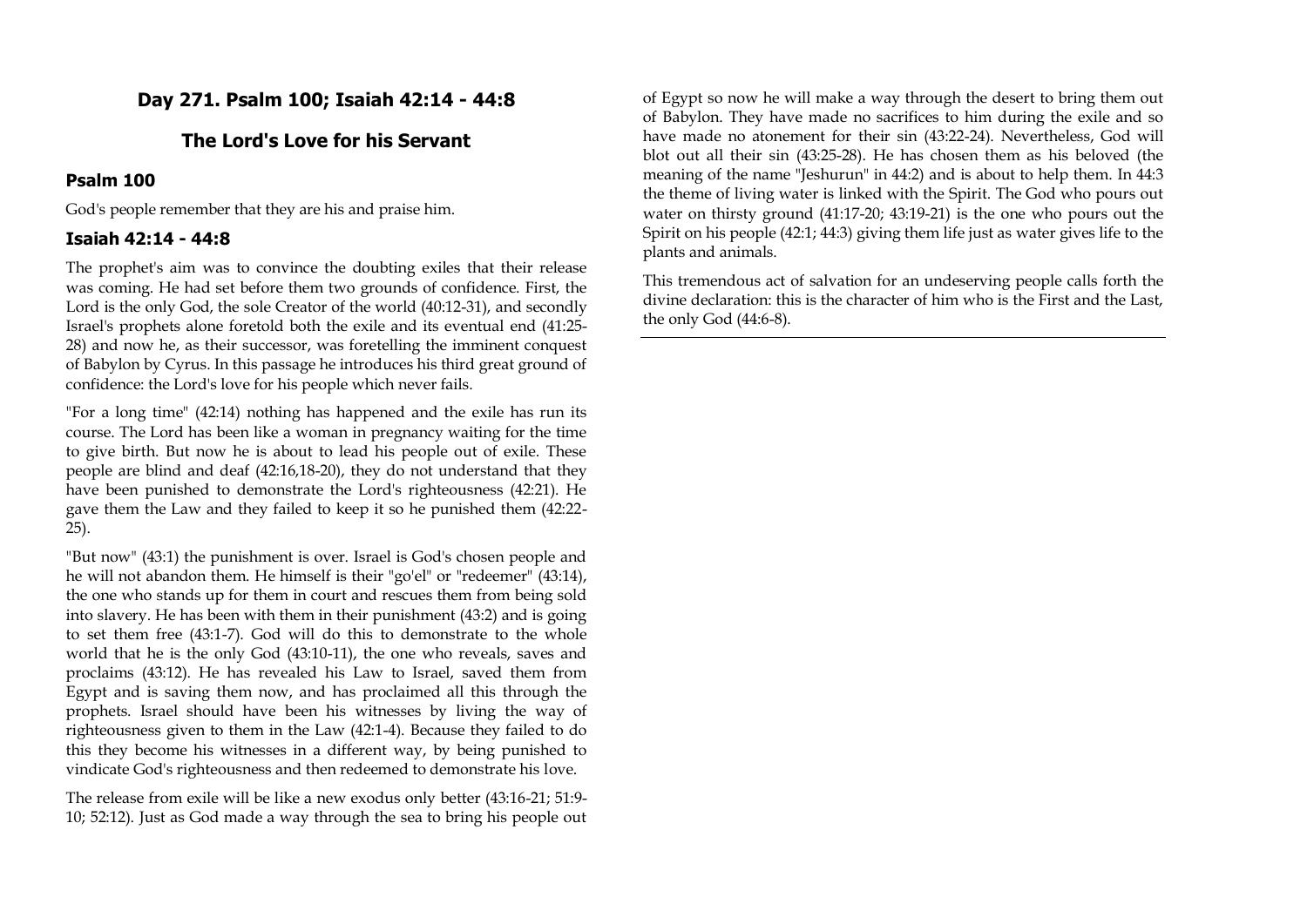## **Day 272. Psalm 97; Isaiah 44:9 - 45:end**

## **All Nations will Worship the Lord**

### **Psalm 97**

A vision of the Lord enthroned in heaven, the God of the whole earth. Idolmakers are put to shame as he reveals his power and his righteousness.

### **Isaiah 44:9 - 45:end**

Having set out three grounds of confidence in the Lord's purpose to set Israel free, the prophet now becomes much more specific about the means by which it will happen. He has already referred to Cyrus as the conqueror from the east (41:2,25); now he introduces him by name as the instrument of salvation. The prophet of Babylon stands squarely in the tradition of his great predecessor, Isaiah of Jerusalem, who saw the Lord as sovereign over the whole earth, using the nations as instruments of his purpose (10:5-19; 37:22-29). But Isaiah of Babylon builds on this insight by exploring what this means for the relationship between the Lord and the Gentile nations.

The first step in this process of thought is the polemic against idol-worship, already introduced in 40:18-23 and 41:5-7,21-24 and now given a major poem of its own (44:9-20). Israel's tradition of both law and prophecy firmly rejected any representation of the Lord (Deuteronomy 5:8-10). To someone raised in this tradition the argument that the idol is not intended as the actual god would be merely hair-splitting. Worship without images expresses a fundamental truth. The Lord is the Creator of everything in heaven and earth. He is not to be compared with anything that he has made (40:25-26). Besides, from his observation of Babylonian religion, the prophet knew well that once they became a focus of devotion idol-worshippers did identify the images with the gods themselves.

It is not the idols but the Lord who has made everything (44:24), who has sent his prophets to proclaim what he is about to do (44:25-26), who brought his people out of Egypt (44:24,27) and is now about to save them by means of the emperor Cyrus (44:28). Cyrus is even called the anointed one, the "Messiah", in words that echo Psalm 2, which exalts the Davidic king in Jerusalem (45:1-3). Cyrus himself was a Zoroastrian, a religion based around the struggle of two equal forces of good and evil, light and

dark. But the Lord is much greater than anything which Cyrus worships. He is the true author of both light and dark, good and evil, and even though Cyrus does not acknowledge the Lord, the Lord is going to use him to accomplish his purpose (45:4-7).

Despite the breadth of his vision and the ringing tones in which he proclaimed it, the prophet found it difficult to make the dispirited exiles believe him. He upbraids them for doubting what God has said he is about to do (45:9-13). Since he alone is Creator of the world, he alone is sovereign in the political sphere, using even the greatest empires to do his will, surely a time must come when all nations acknowledge him as the only true God, the Saviour of the whole world, and Israel as his chosen people (45:22-25). The prophet believed that this would take place as a direct result of the salvation of Israel from exile. In this he was disappointed. Many more difficulties lay in store for Israel before the coming of Jesus, the faithful servant and the true Messiah, who will be the one to whom every knee will bow (Philippians 2:6-11).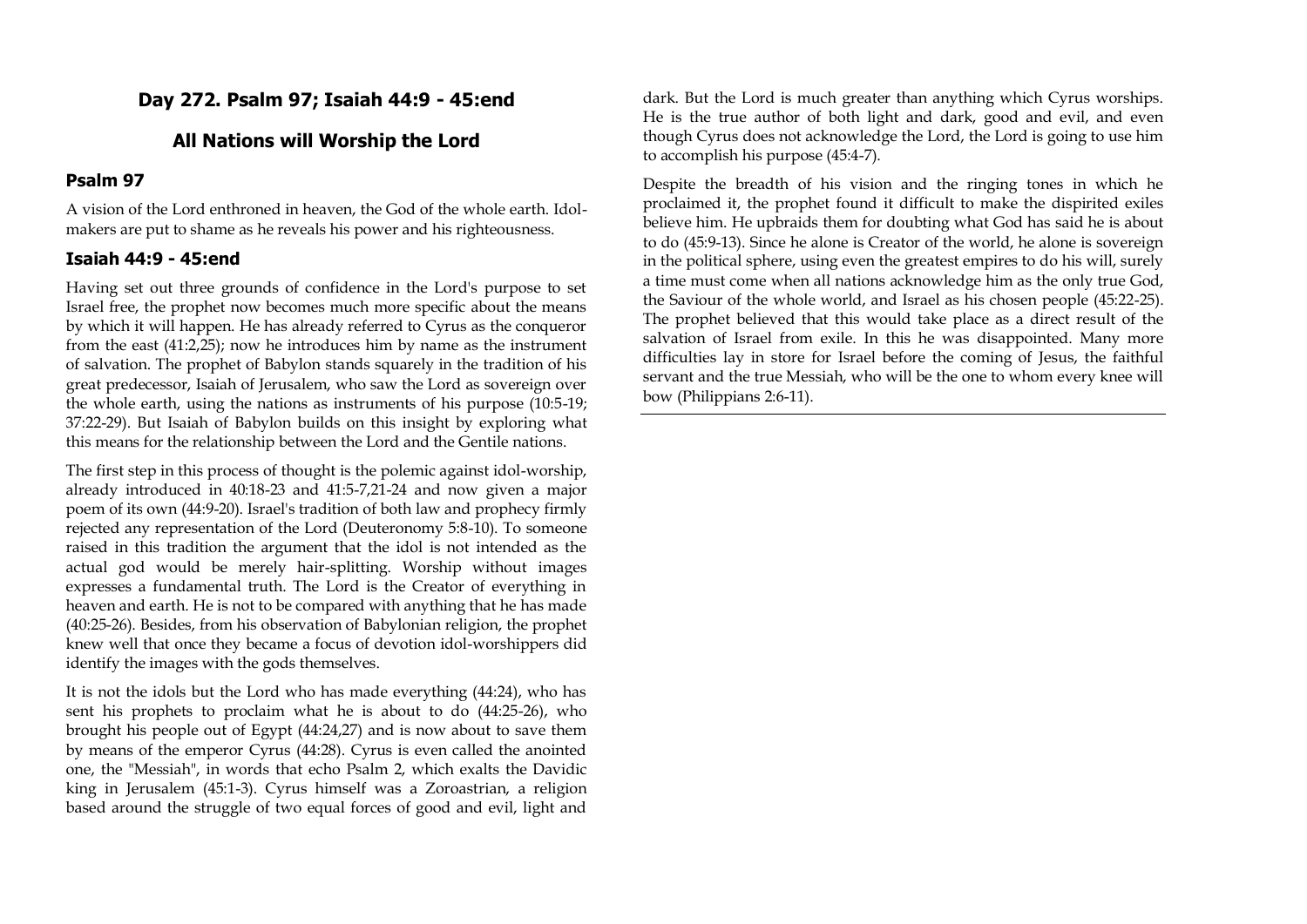**Day 273. Psalm 66; Isaiah 46 - 48**

## **Doomed Babylon and Rebellious Israel**

#### **Psalm 66**

Praise to God who saves his people in trouble.

#### **Isaiah 46 - 48**

The prophet contrasts the gods who have to be carried by their worshippers with the God who carries his people (46:1-4). Babylon's gods will soon be carried off into captivity (46:2). The Lord is not to be compared with idols. In the days of the monarchy he proclaimed through the prophets what was about to take place and then brought it to pass (46:9-10). This time it will be the same (46:11) even though Israel do not believe it (46:12).

So confident is he of Babylon's coming defeat that he begins a taunt song against her. She has been used as an instrument to punish Israel (47:6) but has not realised that it is the Lord who allowed her to do so. In her arrogance she has usurped the place of God himself, taking his title, "The One who Is" and applying it to herself (47:8,10). Soon the "eternal queen" (47:7) will be widowed and lose her children (47:8-9) even as Jerusalem, now widowed and desolate, finds herself remarried and her children returning (54:1-8). All the so-called knowledge and wisdom of her astrologers and magicians will not be enough to save her (47:9-14).

But if the Lord's intention to save Israel brings judgement on Babylon it also exposes her own rebellious past. After two generations of waiting (42:14) God is bringing his "righteousness" or "vindication" near (46:13) and measured against that righteousness Israel does not do very well. When in the days of the monarchy the Lord revealed through the prophets what he was about to do and then brought it about, Israel paid no attention. Instead they carried on worshipping idols of their own, just as worthless as those of Babylon (48:4-5). Now God is doing it again, bringing his "ally" Cyrus to carry out his purpose (48:14) and again they are not listening (48:6-8). If only they had listened to him before all would have been well with them (48:17-19). As it is, God is acting not because Israel deserves it but for the sake of his own good name (48:9,11). A new exodus is about to take place in

which the Lord will sustain his people in the desert just as he did of old (48:20-21).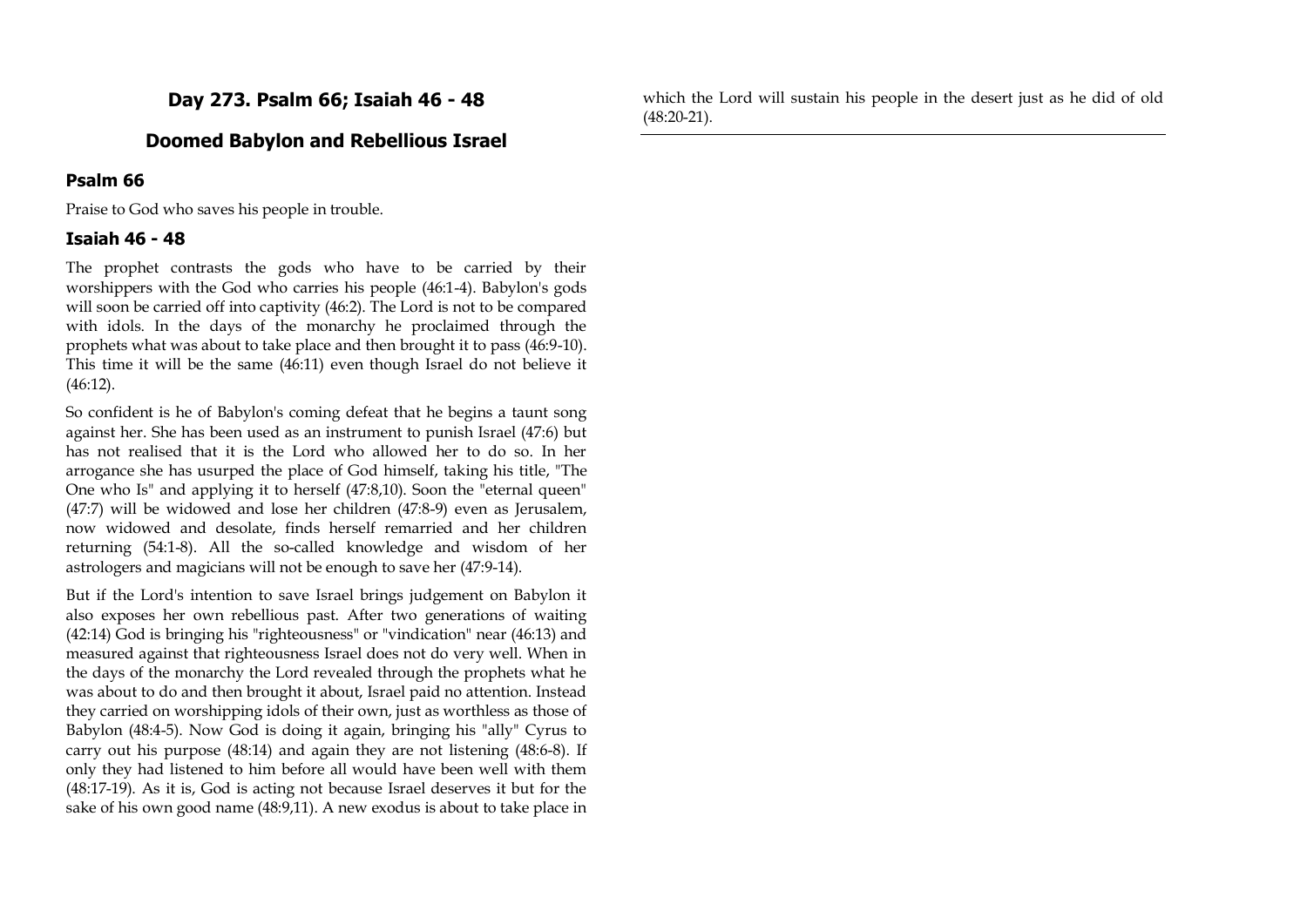## **Day 274. Psalm 29; Isaiah 49 – 50**

### **The Prophet's Call to the Servant Community**

#### **Psalm 129**

Israel rejoices when the Lord frees her from oppression.

#### **Isaiah 49 - 50**

In 49:1-6, the Servant of the Lord speaks directly to the "coastlands" and nations to whom the Lord has chosen him to bring justice (42:1-4). But here there is a puzzle: in 49:3 the Servant is named as "Israel", but in 49:5 and 6 he has a mission *to* Israel. Clearly then, the Servant in this passage is both Israel and someone else at the same time. What seems to be happening is that the prophet, seeing that the exiles fail to understand his message and are unable to fulfil the vocation of God's Servant, takes on the mantle of the Servant himself. His own life and his words represent to Israel the shape of their calling. He has been called by the Lord from birth for a special purpose which has been concealed until now (49:1-3). When it appeared that God's purpose was coming to nothing he was discouraged but he continues to trust in God for his proper reward (49:4; see 40:10). And now the Lord gives him a new mission - to restore the community of Israel and to become a light to all nations (49:5-6).

Chapter 49 also introduces another change. In chapters 40 - 48 God's people are addressed as "Jacob" or "Israel". In chapters 49 - 55, apart from 49:1-6, the name changes to "Jerusalem" or "Zion". Although the book as a whole ends with a promise to the exiles (55:12-13), the focus seems to move from Israel the community in exile waiting for release to Jerusalem the forsaken city waiting for their return. Throughout the first part of the book the Lord has spoken of Israel as his Servant (41:8-9; 43:10; 44:1-2,21; 45:4; 48:20). Now, as we have seen, the picture becomes more complex. In chapters 49 and 50 the prophet himself takes on that role, and finally in chapters 52 and 53, the devastated city of Jerusalem.

The Lord himself answers the declaration of the Servant by promising that he will bring the exiles back home (49:8-26). Jerusalem thinks she is forgotten, but the Lord has remembered her (49:14-16). So many exiles will return that there will hardly be room for them all (49:20-21). Jerusalem will

reassign the desolate places of the land and in so doing will become a covenant to the peoples once again (49:8; see 42:6).

Speaking now to the exiles the prophet challenges their belief that their mother, Jerusalem, has been divorced. Instead, the exile was a punishment, which is now coming to an end (50:1-2; see 40:2). But the exiles refuse to believe. Perhaps some of them, whose lives in exile were comfortable and settled, resented and opposed the prophet's message. So the prophet replies. He is called to be a teacher who has learned from the Lord the word that sustains the weary (50:4-5; see 40:29-31). This means he has to endure suffering and rejection, just as has Jerusalem at the hands of the nations. And like Jerusalem, he looks forward to his vindication (50:7-9; see 41:10; 43:2).

In the light of this, the prophet addresses the exiles again (50:10-11). Will they obey the servant and be faithful to the Lord's call, or will they reject it and walk by the light of their own faithlessness?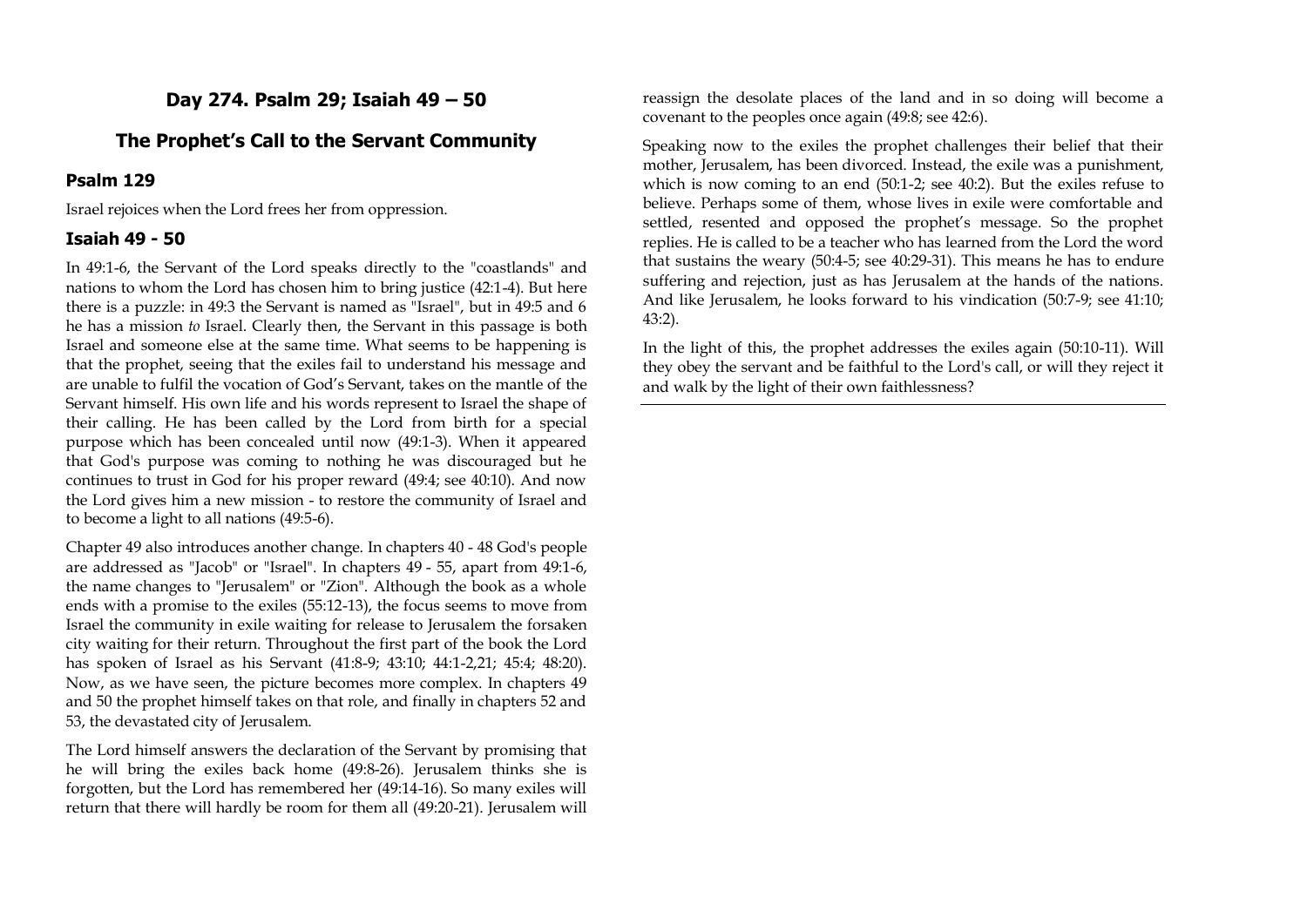**Day 275. Psalm 98; Isaiah 51:1 - 52:12**

## **The Lord Bares His Arm**

### **Psalm 98**

This psalm contains many of the themes which the prophet uses in the passage for today: the arm of the Lord, bringing salvation, justice and righteousness to Israel and through them to the whole world; and the rejoicing of creation as well as God's people at his marvellous acts.

#### **Isaiah 51:1 - 52:12**

The prophet's message arose from a deep awareness of the traditions of God's people. This gave him the power to formulate a new message for the crisis facing his generation. In this passage, he appeals to the experience of Abraham (51:1-2; see 41:8) and to the exodus from Egypt (51:10; 52:12; see 43:16-21). In 54:9 he will remind them of Noah and in 55:3 of David. In 51:9 he also refers to the ancient creation story in which the god El fights with the dragon Rahab and uses her defeated body to create the world. It is the Lord rather than El who is the divine Creator, victor over the sea and all the forces of chaos and rebellion.

All but two of the messages in this section begin with the words, "Listen," "Hear," or "Awake." The prophet calls the exiles, who are blind and dull of hearing (42:18-20), to pay attention to his message (51:1,4,7). He calls the arm of the Lord to wake up and get dressed ready for action (51:9). His holy arm which he has bared in the sight of all nations (40:10; 52:10) is going to bring his "torah" of justice and righteousness to all (51:4-5; Psalm 98:1-3) by setting his people free (51:9-11; 52:10-12).

In 51:17-23, the prophet picks up some words of Jeremiah (Jeremiah 25:15- 29). Israel has drunk to the full the cup of the Lord's wrath; now it is time for her tormentors to drink it. Instead, Jerusalem is to be comforted by God her creator and protector (51:12-16). Human life is fragile and even the physical world decays, but the salvation he is about to bring will be eternal and unshakeable (51:6-8,12; see 40:6-8; 54:9-10). The result will be everlasting joy and gladness for Jerusalem and the returned exiles (51:3,11; 52:9).

Finally, the prophet calls Jerusalem to awake and dress herself in her best clothes (52:1), perhaps for a festival (52:9), perhaps for worship (52:1,11) but perhaps for the coming wedding when the Lord renews his love (54:4-8). The watchmen on the walls of the city look out and see the messenger approaching with the news that the exiles are on their way (52:7-8). Meanwhile the exiles are getting ready to leave, consecrating themselves to carry the sacred vessels back to the Temple (52:11; see Ezra 1:7-end). The return will be a new exodus without the haste of the first and, like the first, the Lord will go with his people on their journey (52:12).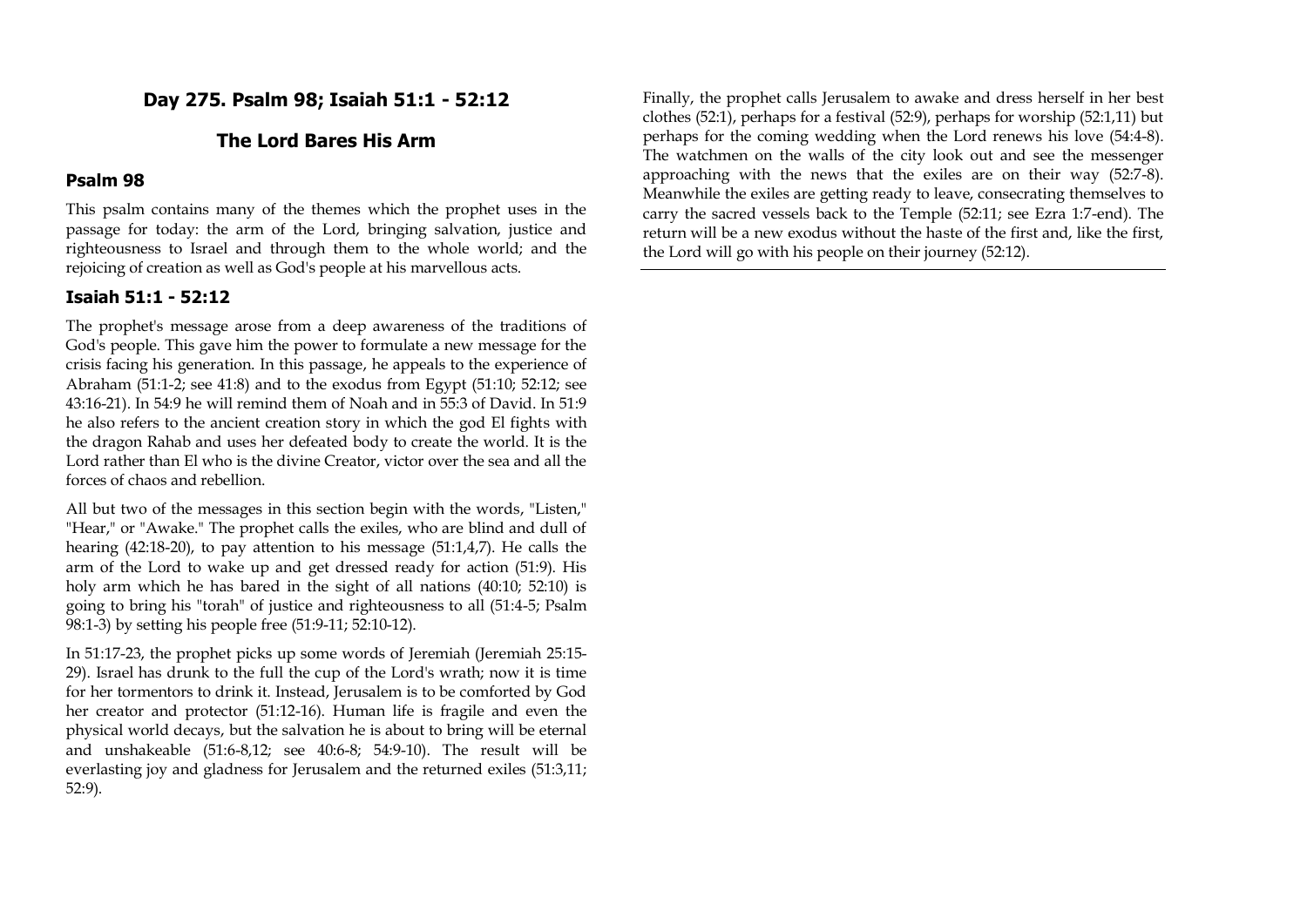# **The Suffering Servant**

# **Isaiah 42:1-4, 49:1-6, 50:4-9, 52:13 - 53:end**

These four passages, speaking about the servant of the Lord, both focus the message of the rest of the book and introduce the theme of patient suffering in the service of God. For many years there has been a dispute about who the prophet thinks the servant is. Confusion arises in particular because in 49:3 he states expressly that the servant is Israel, whereas in 49:6 the servant has a mission *to* Israel.

On the one hand, the servant appears to be an individual. Many of his experiences are those of a prophet. The Lord puts his spirit in him and gives him a ministry of teaching (42:1-4). He was called before he was born, as Jeremiah was (49:1; Jeremiah 1:4-5). He has the word of the Lord in his mouth, like a sharp sword (49:2). He wakes each morning to be taught by the Lord (50:4); and 53:7-8 are a close verbal echo of Jeremiah 11:19, describing the prophet's suffering. Is the prophet describing his own experiences as he suffers rejection by his people or those of Jeremiah who foresaw both Jerusalem's punishment and its restoration?

On the other hand, Israel is frequently spoken of as an individual, for example in Psalm 129:1-4, where she complains of her enemies ploughing upon her back, a passage reminiscent of Isaiah 51:23. Then there is the undoubted fact that outside the servant songs Israel is explicitly spoken of as God's servant (41:8-9; 43:10; 44:1-2,21; 45:4; 48:20). Besides that there are many more subtle links with what is said about Israel or Jerusalem and what is said about the servant. In 49:2, for example, the servant is given the word of the Lord and hidden in his hand, just as Jerusalem is in 51:16. In 40:10 Jerusalem is promised God's reward; in 49:4 the servant waits patiently for his reward.

The role of the servant is crucial for the prophet in answering the question, Why did Israel, God's chosen people, have to suffer so much? Unless he can answer this question, he cannot convince the doubting exiles of God's goodness and love towards them. So in the person of the Servant he portrays the vocation of the people of God to bring the justice and teaching or "torah" of the Lord to the whole earth. Although the nations and the coastlands eagerly wait for this teaching, the Servant must necessarily endure rejection and suffering. His role is to stand for God in a world that has rejected him. Israel/Jerusalem has been chosen to bring the Lord's "torah" to the nations and is suffering because she has failed to do it, but is now to be redeemed in order to complete her vocation. And because of her unfaithfulness the prophet is called to endure the same pattern of patient suffering as he represents their vocation to an unwilling people.

For the early Church the vocation of the Servant was fulfilled in the suffering of Jesus and the writers of the New Testament are virtually unanimous in identifying Jesus as the Servant. At Jesus' baptism the voice of God from heaven quoted Isaiah 42:1 (Matthew 3:17). Matthew 8:17 quotes Isaiah 53:4 as fulfilled in Jesus' healing ministry and in 12:18-21 Matthew quotes extensively from Isaiah 42. In Acts 8:26-end, Philip finds an Ethiopian in his chariot reading Isaiah 53, joins him, explains how it refers to Jesus and baptises him as a Christian. And 1 Peter 2:22-25 is a lengthy quotation from Isaiah 53, referring it to Jesus.

It is also very likely that Jesus himself believed he had come to fulfil the vocation of the servant. In Mark 10:45 he refers to himself as coming to serve and to give his life as "a ransom for many", just as in Isaiah 53:12 the servant dies to bear the sins of "many".

The Servant thus portrays the vocation of God's people in all ages. Originally given to Israel, perfectly expressed in the life of Jesus, this calling now devolves on the Church and gives shape to its ministry. Jesus told his disciples that they must take up their cross and follow him. Like Jesus, God's people will also find themselves called to suffer to bring the knowledge of God to a sinful world.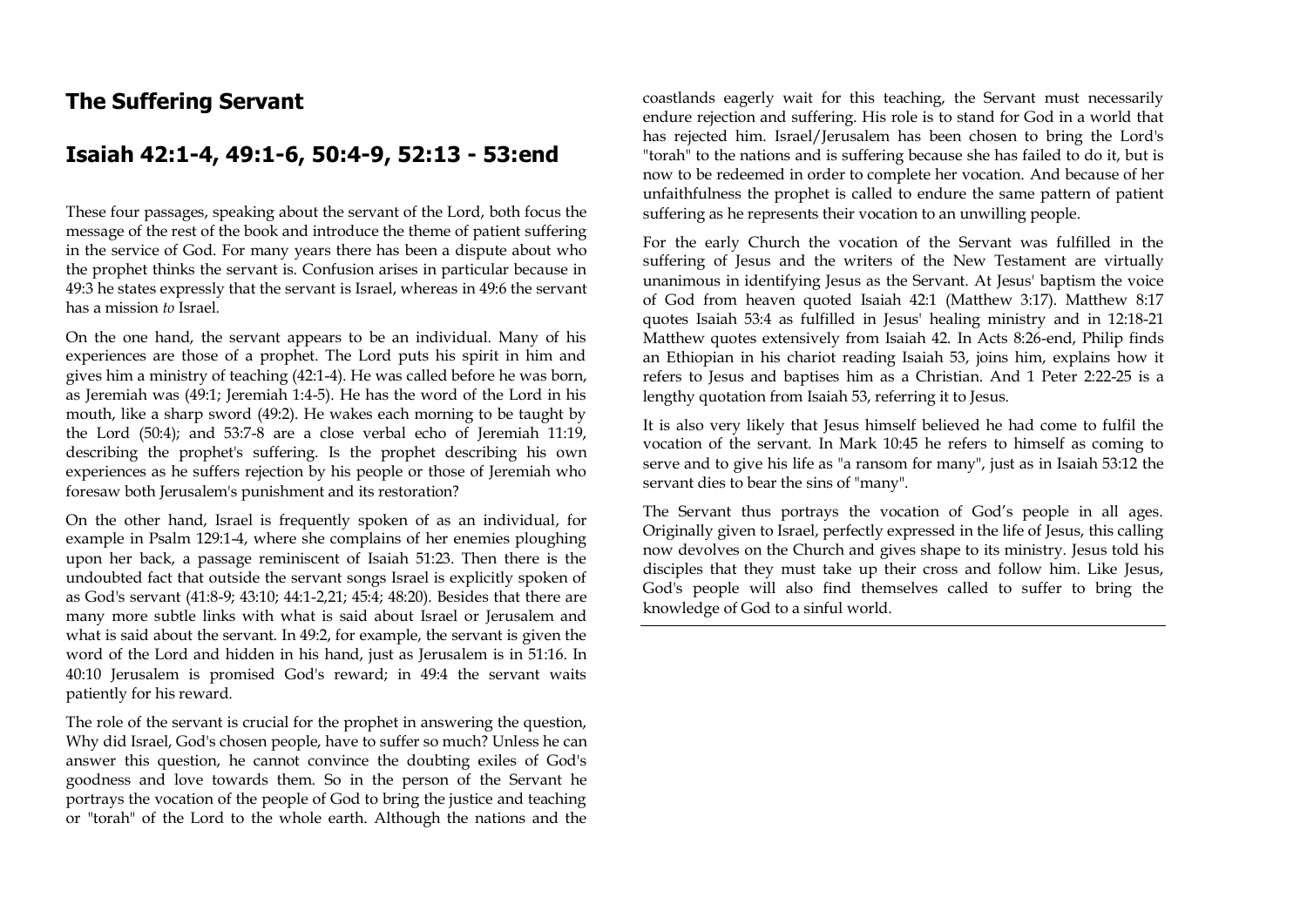### **Day 276. Psalm 102; Isaiah 52:13 - 53:end**

### **Why the Lord's Servant Has to Suffer**

### **Psalm 102**

The psalm begins like the prayer of a sick man for healing. However, from verse 12 it appears that the sick man is in fact Jerusalem, crying to the Lord for mercy and the return of the exiles. The prayer is made on the basis of the Lord's power and faithfulness (102:25-end) and the worshipper looks forward to the Lord's name being glorified among the nations when the prayer is answered (102:15,21-22).

#### **Isaiah 52:13 - 53:end**

The prophet has carefully edited his spoken messages to present three grounds for confidence that the Lord is about to act to set his people free: his power in creation, his faithfulness to his word, given through the prophets, and his love for his people. One major question remains to be answered and to this he has been leading up throughout the book so far: Why, if God is so powerful and loves his people so much, should they have to suffer? In this, the last and longest of the Suffering Servant Songs, the answer is given.

In 52:13-end the Lord is speaking about the city of Jerusalem. The message continues from the preceding verses, which look forward to the return of the exiles and the restoration of the city (52:7-12; see 44:24-end). The servant will be raised, lifted up and exalted and this reversal of fortune will stop the mouths of the kings of the nations because for the first time they will realise what God has been doing (see also 49:7)

In 53:1-6 the kings themselves speak. They have recognised that the arm of the Lord is to be seen not only in the deliverance of the servant (40:10; 51:5; 52:10) but in his suffering (53:1). Up to now they have overlooked him, thinking him unworthy of their notice; they have avoided him because he seemed to be doomed to suffering (53:2-3). But now they realise that all this suffering was on their behalf. It was because of the sins of the nations, because each went his own way without the knowledge of God, that Jerusalem, God's own servant has been punished (53:4-6).

Israel had been entrusted with the law, the revelation of God's character, so that by living a life based on that law all nations should come to recognise the righteousness, justice and mercy of God (42:1-7). But Israel has failed to live up to the "torah", God's teaching. The city of Jerusalem, which should have been a shining example to the whole world, had become corrupt and her worship defiled (Isaiah 1:21-28). Israel had failed, so the Lord resolved to use his servant Jerusalem in a new way. He would still be the servant and still a witness to the whole world, though without knowing it and without co-operating in what God was about to do (42:18-end; 43:8-13). He would display his righteousness by punishing Jerusalem and his mercy by restoring her, thus redeeming his good name which her people had profaned by their unfaithfulness.

So Jerusalem was "stricken for the transgression of my people" (53:8). In verses 7-9 it is either the Lord or the prophet speaking. The Servant has been given up like a lamb led to the slaughter who does not know why he is about to be killed (53:7). He is now "dead" or "cut off", which is exactly how the exiles thought of themselves (Ezekiel 37:11), and has been buried in Babylon, among rich and wicked men (53:9).

And all this comes from the Lord, whose will it was both to punish the Servant and to raise him up (53:10). He has made him a guilt offering, a sacrifice upon which is laid the guilt of the sinner so that the sacrifice is killed while the sinner goes free. In this case, the sin was that of both unfaithful Israel and of the nations who did not know God. But now the Servant will see his offspring (53:10; see 49:15-21). He will make many righteous by his knowledge (53:11), teaching them the law (42:1-4) and the word which sustains the weary (50:4). By verse 12 the Lord is speaking again, declaring that because of its trial Jerusalem will have a place with the great nations of the earth (see 52:13).